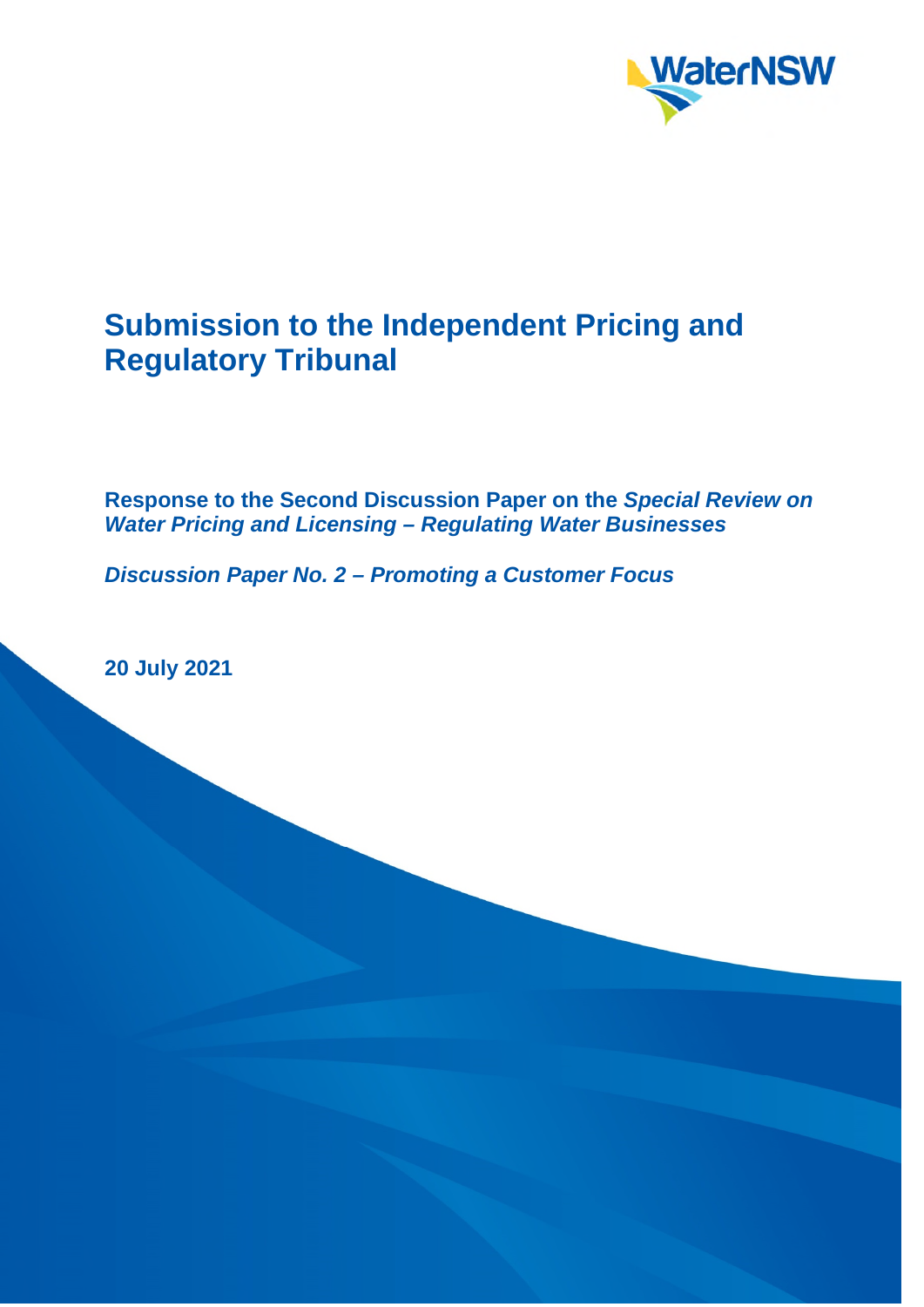This page is intentionally blank.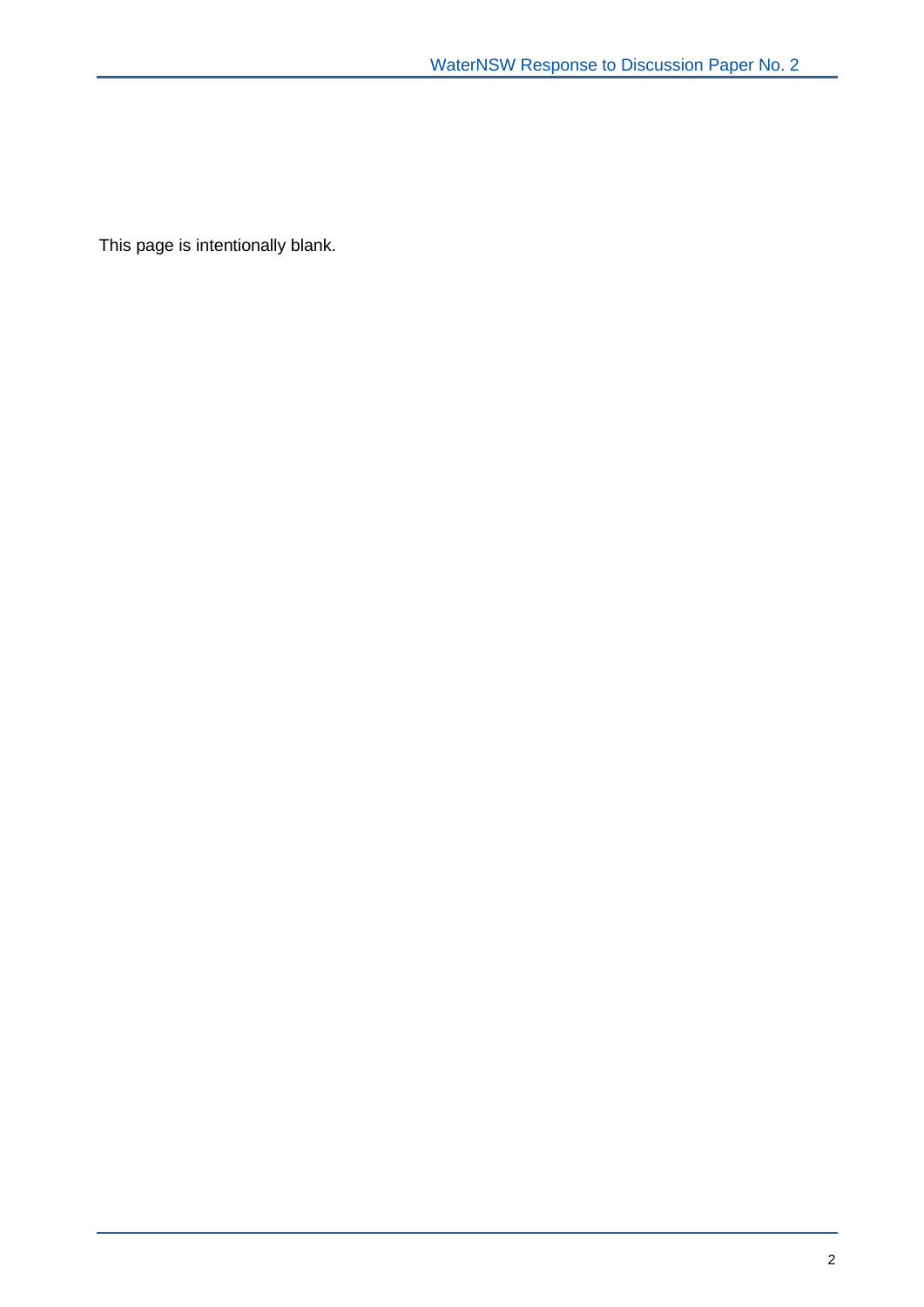# **Contents**

| 1.  |                                                                              |  |  |
|-----|------------------------------------------------------------------------------|--|--|
| 1.1 |                                                                              |  |  |
| 1.2 |                                                                              |  |  |
| 2.  |                                                                              |  |  |
| 2.1 |                                                                              |  |  |
| 2.2 |                                                                              |  |  |
| 3.  | The business should be responsible for understanding customer preferences11  |  |  |
| 3.1 | Mid-period check-in.                                                         |  |  |
| 3.2 | Grading the proposal against how it meets customers' long-term interests  14 |  |  |
| 4.  |                                                                              |  |  |
| 5.  |                                                                              |  |  |
| 5.1 |                                                                              |  |  |
| 5.2 |                                                                              |  |  |
| 5.3 |                                                                              |  |  |
| 6.  |                                                                              |  |  |
| 6.1 |                                                                              |  |  |
| 6.2 |                                                                              |  |  |
| 7.  |                                                                              |  |  |
| 7.1 |                                                                              |  |  |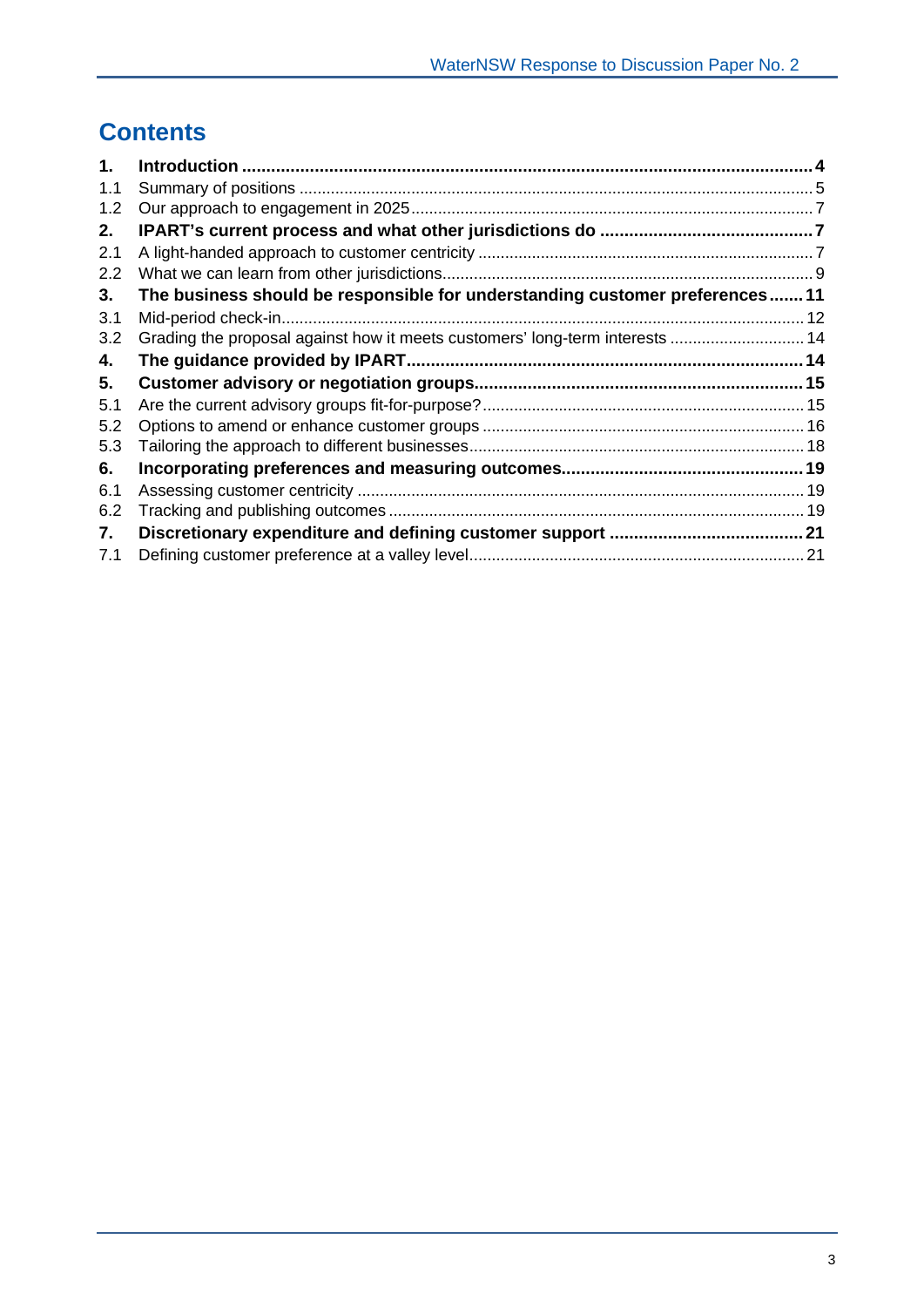## **1. Introduction**

WaterNSW is pleased to submit this response to the Independent Pricing and Regulatory Tribunal's ("**IPART**") June *2021 Discussion Paper on Promoting a Customer Focus* ("**Discussion Paper"**) as part of IPART's *Special Review on Water Pricing and Licensing – Regulating Water Businesses*.

About every four years, IPART sets the maximum prices that Sydney Water, Hunter Water, the Central Coast Council and Essential Water can charge their customers. IPART also regulates the bulk water charges that WaterNSW and the Sydney Desalination Plant can charge to their customers, and the Water Administration Ministerial Corporation's ("**WAMC**") charges for water planning, management and regulation services.

Also every four to five years, IPART also recommends the terms and conditions of the operating licences for WaterNSW, Sydney Water, Hunter Water, and SDP to the Minister for Water. IPART regulates the performance of these businesses by monitoring their compliance against their operating licences each year.

Water utilities are monopoly suppliers of essential services to millions of NSW households. IPART's regulatory framework aims to ensure the water businesses' services meet the needs of their customers and the community.

IPART's stated intent of this review is to identify improvements in how IPART regulates the NSW 'monopoly' water businesses, to make the people of NSW better off.

IPART's proposed focus areas for the review are reproduced in Figure 1 below.



#### **Figure 1 – IPART's proposed focus areas for the review<sup>1</sup>**

In May 2021 IPART held a full-day public workshop with stakeholders to discuss how IPART can enhance its approach to promote incorporating customer preferences. Over the course of a day IPART:

 Heard from regulators and customer representatives in other jurisdictions and sectors about recent changes they have experienced;

 $1$  Ibid. Page 7.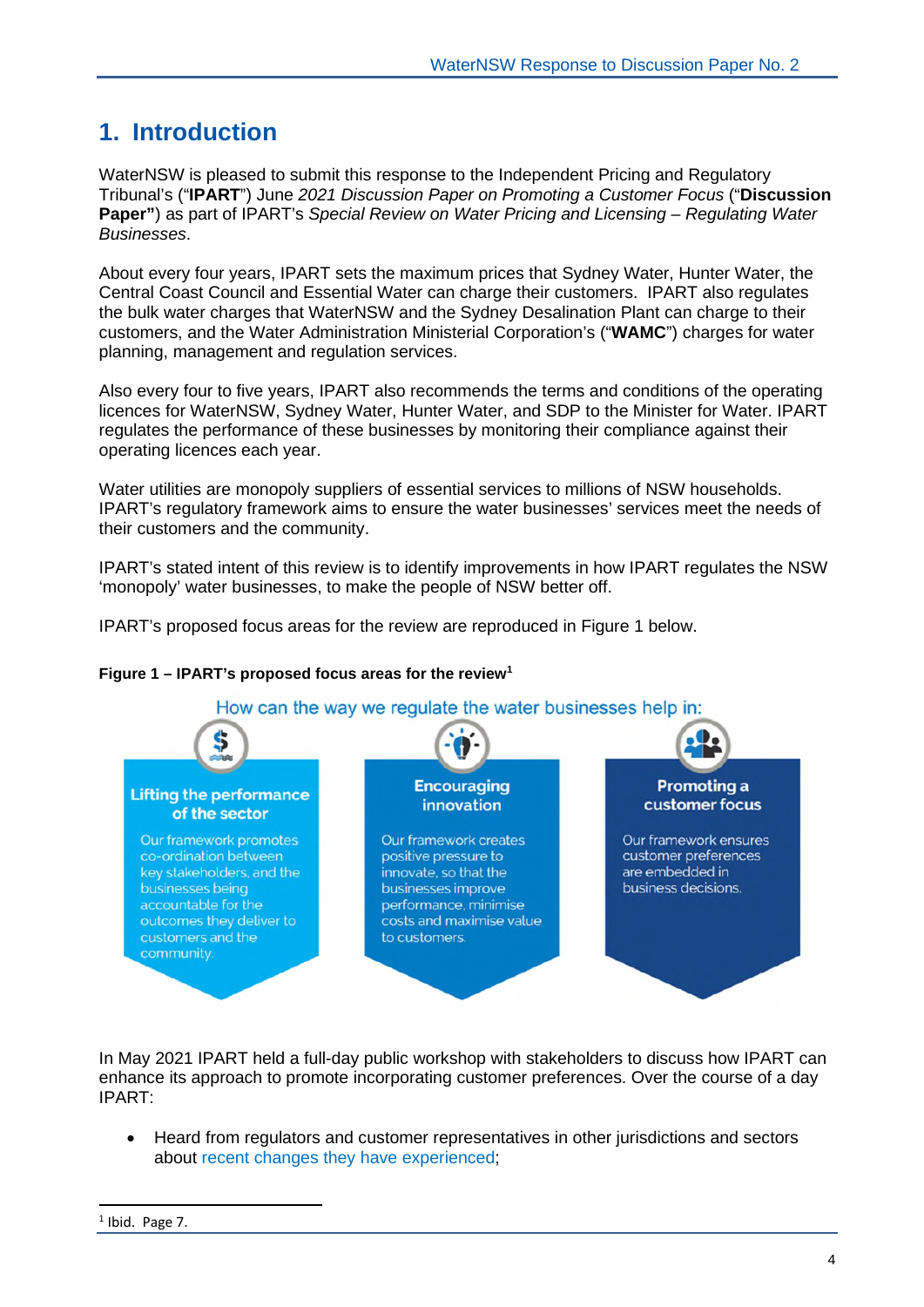- Heard from some of the utilities IPART regulates about how the utilities promote a current customer focus and their future plans to engage with customers; and
- Collected stakeholders' views on the pros and cons of different models.

In Discussion Paper 2, IPART has indicated that it has formed preliminary positions on the following matters designed to promote a customer focus:

- IPART has taken a light-handed approach to customer centricity;
- IPART can learn from other jurisdictions' varied approaches;
- The businesses should be responsible for understanding customer preferences;
- IPART to retain a principles-based approach on providing quidance on how IPART sees 'good' customer engagement but agreed that it can refine its current guidance;
- IPART to focus on bringing the different elements of a pricing review together to support improved performance and customer outcomes; and
- IPART is considering whether its current discretionary expenditure framework can be improved considering IPART's intention to move to an outcomes-focussed framework.

This submission is WaterNSW's response to Discussion Paper 2 on promoting a customer focus in the water sector.

WaterNSW's original response to the Position Paper put forward the following theme with respect to customer engagement:

 **Customer focus -** A modern regulatory framework should lead to the identification and embedding of what customers value. Businesses should drive the engagement process, while IPART should outline what constitutes effective engagement and be obliged to accept the outcomes from any such process. *(Focus area: promoting a customer focus)*

We also note that other changes have occurred (and are likely to occur) regarding **changes in accounting standards** which could potentially see expenditure previously added to the Regulatory Asset Base (RAB), now treated as operating expenditures (e.g. cloud-based software enhancements). This could result in an under investment in technology inhibiting improved customer outcomes both in terms of customer service and efficiency.

We are encouraged by the focus that IPART is placing on customer centricity and embedding customers preferences in the regulatory framework as outlined in the Discussion Paper and the associated workshop.

The remainder of this submission outlines WaterNSW's response to the specific matters raised in Discussion Paper 2 on promoting a customer focus in the water sector.

#### **1.1 Summary of positions**

WaterNSW's key comments on the Discussion Paper can be summarised as follows:

- WaterNSW supports IPART on its commitment to moving to **more customer-centric practices** and welcomes the open and transparent approach of this review.
- We have already kicked off an innovative and tailored "**regional kitchen conversations**" program to undertake deeper engagement to position customers and stakeholders at the centre of our planning and the development of our 2025 pricing proposal. The approach leverages off the "Citizen's Jury" methodology used by Yarra Valley Water in its pricing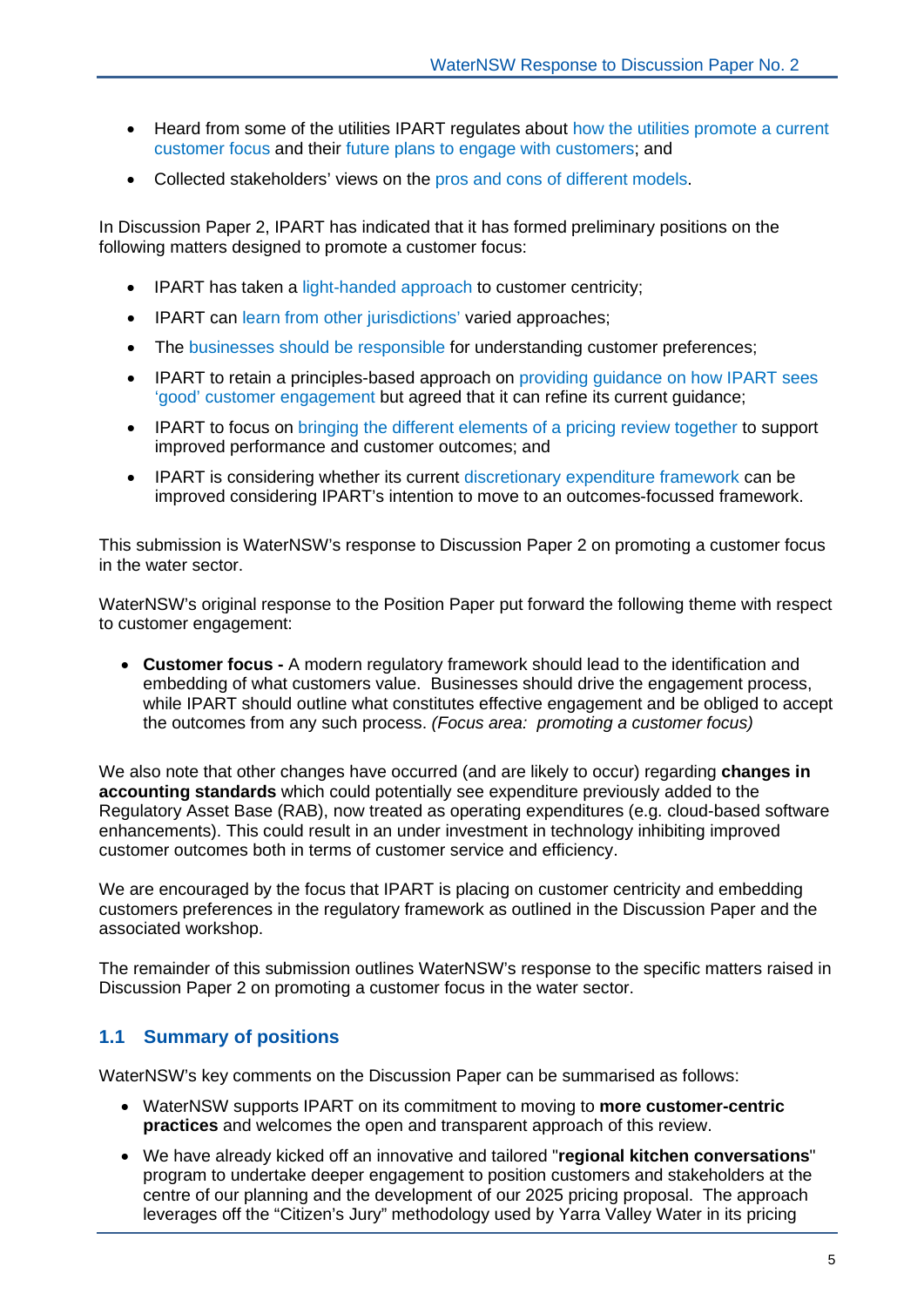proposal to the Victorian regulator (ESC-V) in 2018 , which was well received by customers and the regulator.<sup>2</sup>

- WaterNSW supports IPART's **light-handed approach** to customer engagement. We are focussed on enhanced customer engagement to ensure we achieve the right balance of prices and services and that this forms the foundation of our future determinations.
- IPART is on the right track in its assessment of how to promote a greater customer focus, noting that none of the other jurisdictions have 'got it 100% right'. IPART can do more to promote a customer focus by providing guidance on:
	- o How IPART will **assess effective engagement** (as discussed in Section 3.1);
	- o Whether IPART would **ratify proposals** that have been subject to effective engagement; and
	- o What **incentives relating to customer outcomes** and engagement requirements will be applied at each determination with sufficient lead-time to address these requirements in the pricing proposal.
- WaterNSW agrees that the **businesses should remain responsible** for engaging with customers to understand their views, priorities and needs, and for the form and content of the consultation.
- We support a **mid-period check-in** (or Framework & Approach stage), but it should not occur in isolation and should be to confirm whether the utility's engagement program (if followed) would be considered effective by IPART.
- We **do not support grading of proposals** with financial incentives. Without a sufficiently large group of peer companies, the comparisons are likely to be subjective and not meaningful.
- IPART may find value in creating **expert groups** to provide input directly to IPART on its wider functions and special reviews or to report to IPART on our engagement performance. We **do not support** establishing additional **customer 'challenge'** panels as this would duplicate existing engagement channels at a high cost and is not likely to provide more informed or representative engagement.
- WaterNSW supports providing customers with the **information** they require, but we caution against introducing additional reporting that unreasonably adds to the regulatory burden and the costs of regulation without demonstrable benefit. There is an opportunity for IPART to consider **aligning the price review and operating licence review**, such that a more narrow, but focussed set of customer KPI's and associated measures are better integrated to support each instrument (i.e. driving the right behaviour, utility performance and customer outcomes, for an efficient cost to the business).
- We would value guidance from IPART on **what constitutes customer preference?** For instance, does support of a project or initiative (e.g. tariff structure reform) require unanimity, consensus, a simple majority or some other measure at a valley level for it to be deemed 'supported' by customers and ratified by IPART? We agree that obtaining a consensus view (let alone unanimity) on any reform is unlikely to be practical. Our preference is for a simple majority and the requirement for the utility to demonstrate that the project or initiative aligns to our longer term business strategy as informed by our customers. Guidance on this matter by IPART would help shape our future engagement activities.

<sup>&</sup>lt;sup>2</sup> A 'Citizen's Jury' was proposed by Yarra Valley Water to assist to shape future services and prices from 2018 to 2023 in Victoria as part of the Essential Services Commission's five-yearly Water Price Review with all Victorian water utilities. Yarra Valley Water made a submission to the ESC-V describing the services and outcomes that its customers expect.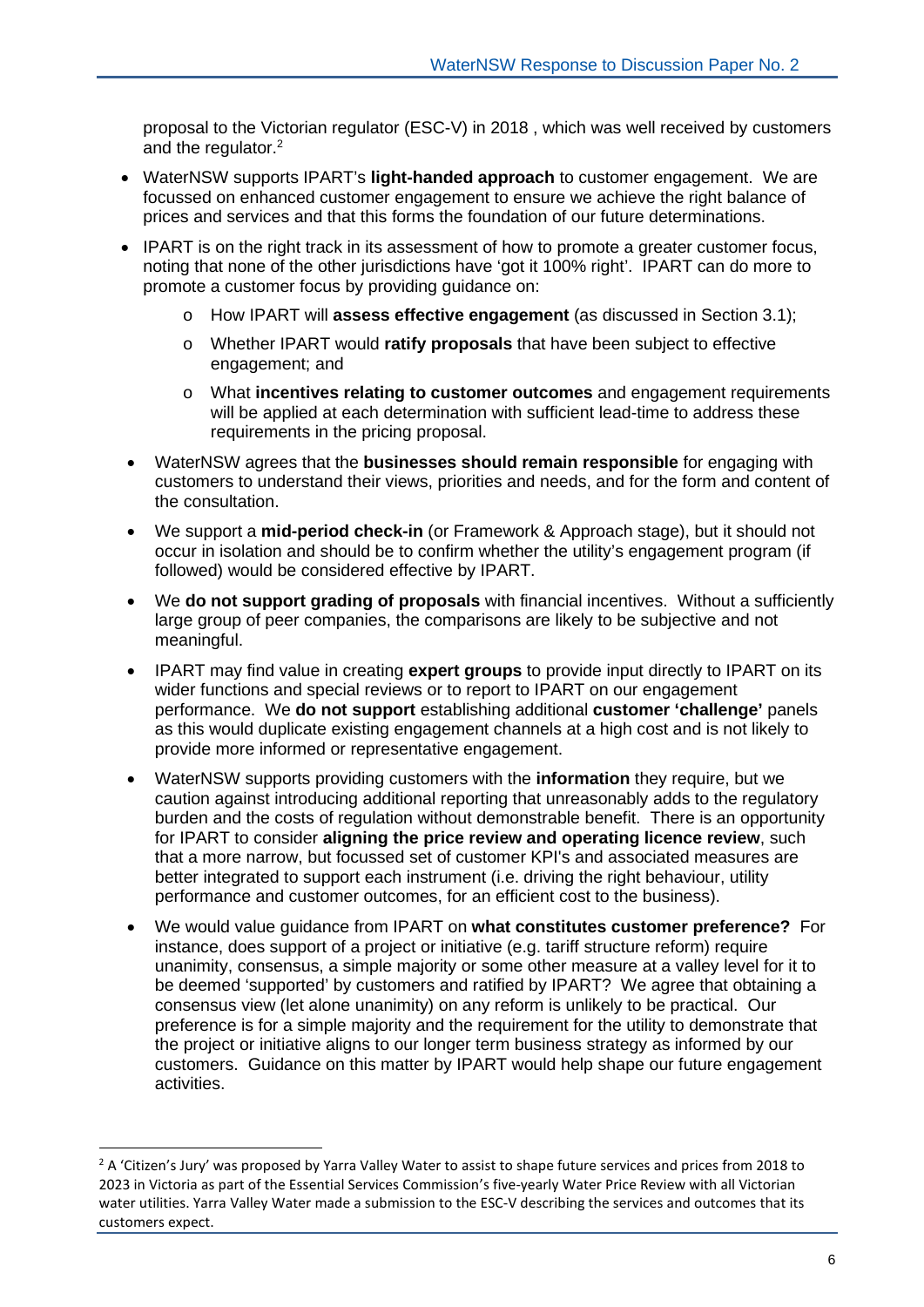#### **1.2 Our approach to engagement in 2025**

WaterNSW accepts that we can improve our customer engagement and we are committed to providing earlier and more meaningful engagement in the leadup to our 2025 rural bulk water review.

The following points summarise our approach to customer engagement for our 2025 Rural Valleys bulk water determination:

- We have already kicked off an innovative and tailored "*regional kitchen conversations*" program (precursor to possible engagement similar to Yarra Valley Water's 'customer juries' approach) as part of our 2025 determination.
- We are deliberately engaging with a broader and deeper cross section of customers and stakeholders and asking: "*How best can we meet your need for water and services, and what is the fair way to pay for it?*".
- This deeper engagement will position customers and stakeholders at the centre of our planning and long term goal setting and the development of our 2025 pricing proposal.
- Our aspiration is that a new approach to engagement will result in our customers actively supporting our pricing proposal to IPART in 2025.

WaterNSW invites IPART to join us on this journey.

The following sections address the topics raised by IPART in the Discussion Paper. For convenience, the structure of our response follows that of the Discussion Paper.

### **2. IPART's current process and what other jurisdictions do**

WaterNSW agrees that over the last 5 to 10 years, regulators of water and energy industries have moved to more customer-focussed regulatory practices. These regimes have required the businesses to demonstrate a greater understanding and responsiveness to customer preferences than before, and have offered a range of incentives to facilitate this. A common thread is that businesses are required to demonstrate that their pricing proposals reflect their customers' views and to evidence how these views have been incorporated.

IPART notes that its process has changed at a slower pace than for other regulators, but that it is committed to moving to more customer-centric practices and using its review process to encourage and support businesses to strengthen their customer focus.

#### **2.1 A light-handed approach to customer centricity**

IPART states that:

*"Our current approach puts the onus on the utilities to carry out appropriate customer engagement, with limited guidance and input from IPART. The businesses receive tacit feedback through the decisions we make, and the reasons for our decisions, as part of our periodic reviews."<sup>3</sup>*

IPART notes that its assessments have not put significant weight on customer engagement as it has focusses heavily on the cost efficiency and pricing principles, which include customer preferences (e.g. customer needs and preferences are a factor in the 'efficiency test'). IPART also cites examples of how customer centricity appears in its current framework, including those listed in the table below:

<sup>3</sup> IPART, *Promoting a Customer Focus in the Water Sector: Discussion Paper - Special review*, June 2021, p 7.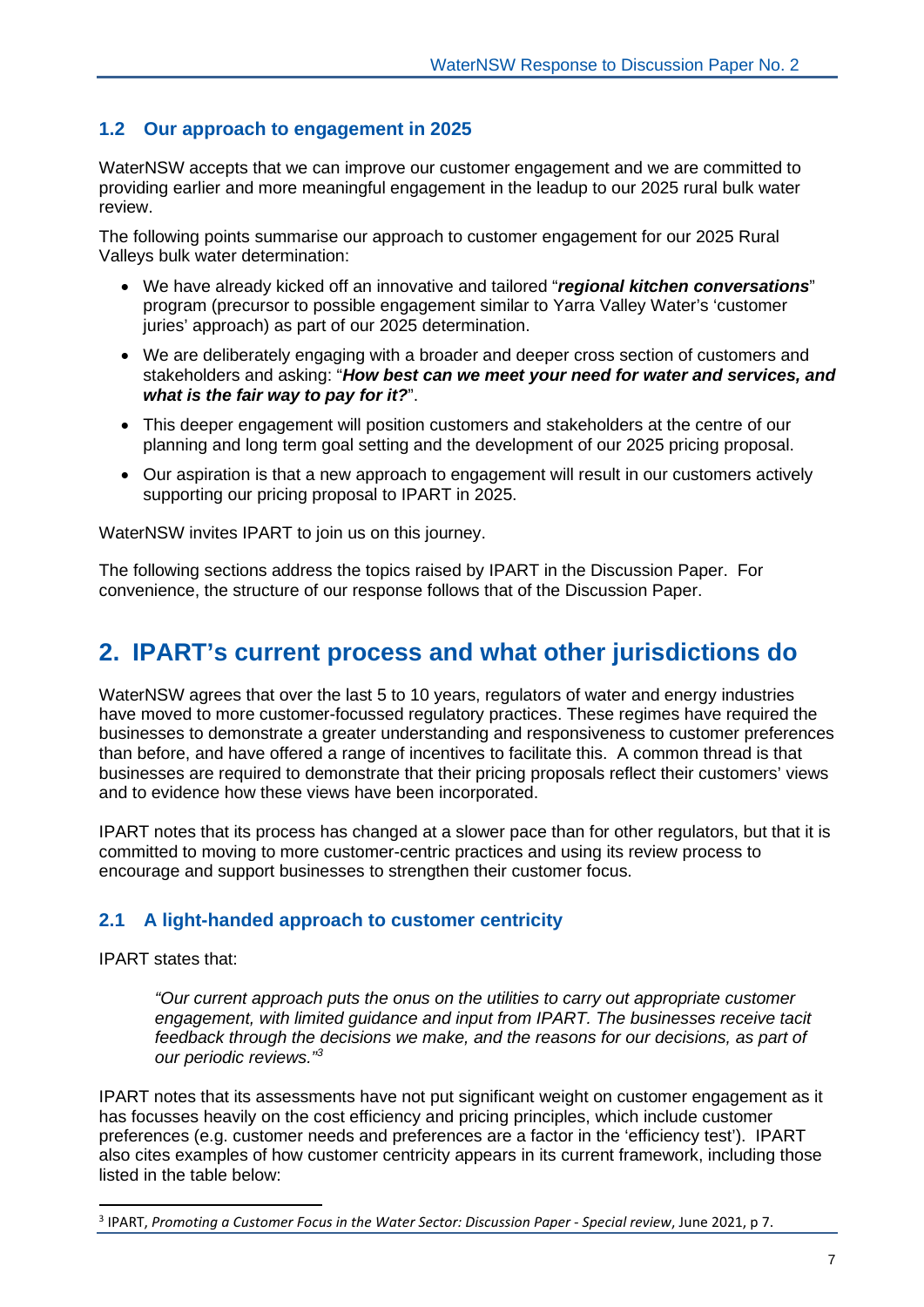| <b>Aspect of current</b><br>approach                                                                         | <b>Description</b>                                                                                                                                                                                                                                                                                                                                                             |  |  |  |
|--------------------------------------------------------------------------------------------------------------|--------------------------------------------------------------------------------------------------------------------------------------------------------------------------------------------------------------------------------------------------------------------------------------------------------------------------------------------------------------------------------|--|--|--|
| Utilities responsible for<br>understanding customers'<br>views, priorities and<br>needs                      | The Submission Information Package (SIP) provided by IPART early<br>$\blacktriangledown$<br>in the determination process sets out that the businesses should have<br>a 'strong and up-to-date understanding of their customers'<br>preferences.<br>A 'Plain English' summary of proposals is required to help customers<br>$\blacktriangledown$<br>engage in a pricing review. |  |  |  |
| Customer engagement<br>should be consistent with<br>5 broad principles.                                      | IPART provides a set of principles in its SIP that represents good and<br>$\blacktriangledown$<br>effective engagement                                                                                                                                                                                                                                                         |  |  |  |
| Customer advisory<br>groups                                                                                  | Some utilities (i.e. WaterNSW, Sydney Water and Hunter Water) must<br>$\blacktriangledown$<br>form and consult with customer advisory groups.<br>Operating licences set out requirements for a charter and group<br>$\blacktriangledown$<br>representation. Utilities have discretion on what matters to consult on<br>and the group can also raise issues.                    |  |  |  |
| Customer preferences for<br>service levels part of the<br>efficiency test                                    | $\blacktriangledown$<br>Customer needs and preferences considered as part of the 'efficiency<br>test', which forms the basis of IPART's expenditure reviews.                                                                                                                                                                                                                   |  |  |  |
| Assess 'discretionary<br>expenditure' proposals<br>(for services / outcomes<br>above regulated<br>standards) | Discretionary expenditure occurs when businesses propose a level of<br>$\bm{\nabla}$<br>service that is not mandated elsewhere. In 2020, IPART developed a<br>framework to assess discretionary proposals for Sydney Water and<br>Hunter Water.                                                                                                                                |  |  |  |

IPART also indicates that it provides feedback on specific areas where it found customer consultation was insufficient. While citing instances for Sydney Water, Hunter Water, Central Coash Council, IPART also noted the following for WaterNSW:

• The recent Draft Report for WAMC covers some areas where customer engagement should be improved, for instance, where WAMC consulted on service levels but not on the willingness to pay for those service levels; and included a draft decision to re-profile some work to allow for better planning and stakeholder consultation.<sup>4</sup>

WaterNSW accepts that we can improve our customer engagement and we are committed to providing earlier and more meaningful engagement in the leadup to our 2025 rural bulk water review. WaterNSW has already initiated its customer engagement for 2025, commencing with our '**regional kitchen conversations**" program as noted above.

**WaterNSW supports IPART's light-handed approach to customer engagement**. We are focussed on enhanced customer engagement to ensure the services and outcomes customers want (and are willing to pay for) are the foundation of our future determinations.

#### **Our aspiration is that customers become active advocates of our pricing proposals in our future determinations. We are committed to achieving this outcome.**

While customer engagement has been effective and has increased in prominence over the past two years, WaterNSW accepts the challenge to improve customer centricity in the regulatory setting and offers constructive options for this to occur.

<sup>4</sup> IPART, *Review of Prices for the Water Administration Ministerial Corporation, Draft Report*, March 2021, pp 7, 31.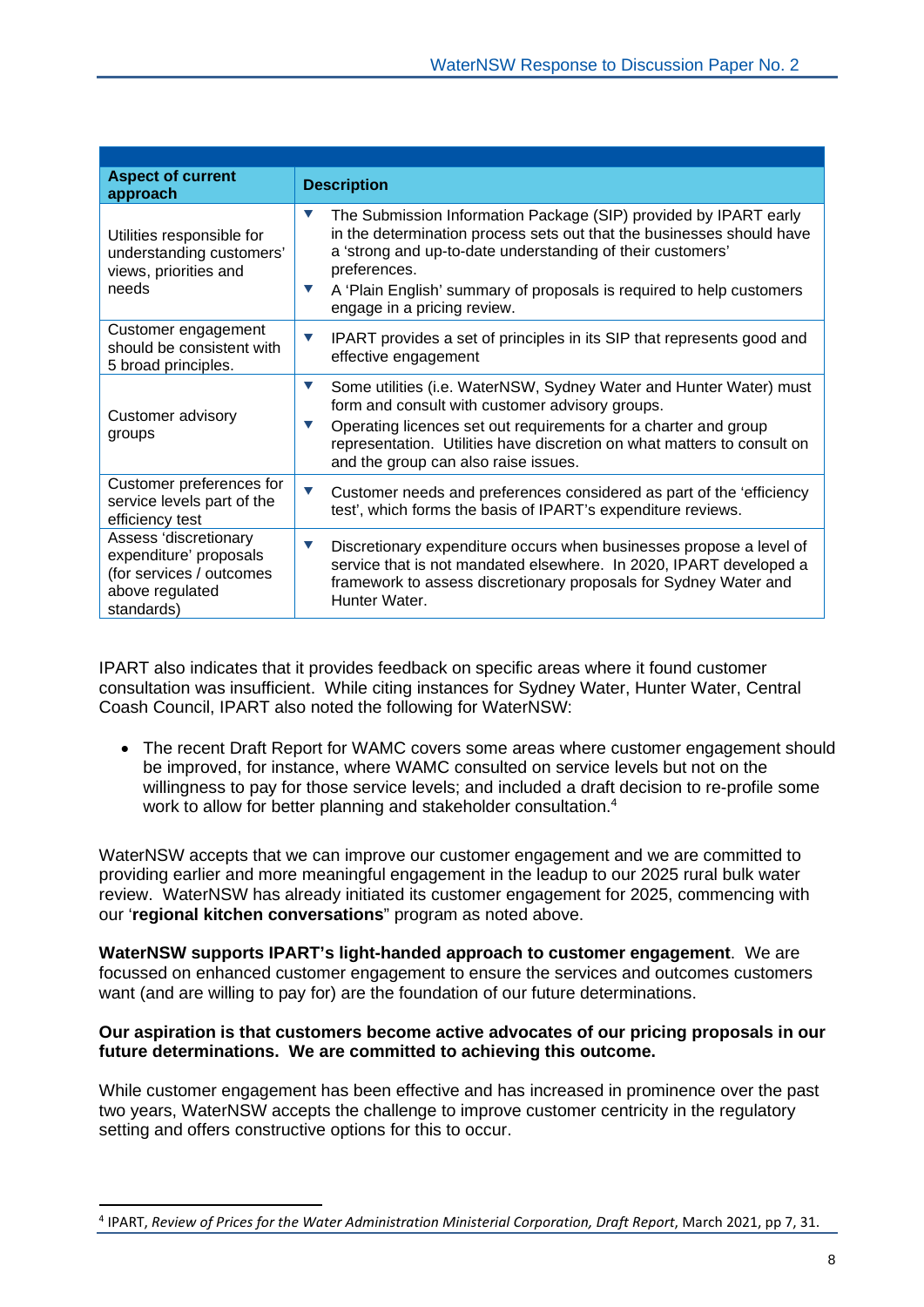#### **2.2 What we can learn from other jurisdictions**

WaterNSW notes the regulatory models flagged by IPART in the Discussion Paper and agrees that much can be learned from successes (or otherwise) from other jurisdictions. The following table summarises a number of customer engagement models applied by other Australian and overseas regulators overseas (draws on information provided in the Discussion Paper):

| <b>Regulator</b>                                                       | <b>Description</b>                                                                                                                                                                                                                                                                                                                                                                                   |  |  |  |
|------------------------------------------------------------------------|------------------------------------------------------------------------------------------------------------------------------------------------------------------------------------------------------------------------------------------------------------------------------------------------------------------------------------------------------------------------------------------------------|--|--|--|
| <b>Essential Services Commission</b><br>Victoria (ESCV)                | The ESCV introduced a new PREMO framework (standing for<br>$\blacktriangledown$<br>Performance, Risk, Engagement, Management and Outcomes)<br>to address several limitations it had identified in its previous<br>regulatory framework.                                                                                                                                                              |  |  |  |
|                                                                        | The ESC reviews the business's proposal and provides a rating<br>$\blacktriangledown$<br>of 'basic', 'standard', 'advanced' and 'leading'. These ratings, and<br>the extent to which the ESC's assessment differs from the<br>business' self-assessment, informs incentives in the framework.                                                                                                        |  |  |  |
|                                                                        | Incentives (or disincentives) include an expedited review process,<br>▼<br>higher (or lower) returns on equity, comparison versus peer<br>companies.                                                                                                                                                                                                                                                 |  |  |  |
|                                                                        | The PREMO approach may have some attraction in a sector<br>▼<br>where there are a large number of utilities (e.g. the 16 water<br>utilities in Victoria) where the ESCV requires more of a<br>benchmarking approach due to resource constraints and more<br>businesses to compare.                                                                                                                   |  |  |  |
|                                                                        | It is questionable whether a similar approach is appropriate for<br>$\blacktriangledown$<br>the NSW water sector characterised by a much smaller number<br>of utilities with few (if any in the case of WaterNSW) benchmark<br>peers, suggesting more bespoke arrangements targeted to the<br>size and complexity of each determination may be more<br>appropriate.                                  |  |  |  |
| Ofwat (UK Office of Water)                                             | $\blacktriangledown$<br>For the 2019 reviews, Ofwat defined roles of the utilities,<br>customer challenge groups and the regulator. It published a set<br>of principles as well as a grading system that would inform the<br>level of scrutiny it applied to proposals after an initial<br>assessment. Error! Reference source not found.                                                            |  |  |  |
|                                                                        | ▼<br>Each utility was required to develop a customer challenge group -<br>Ofwat provided some guidance but generally left flexibility in<br>membership and governance.                                                                                                                                                                                                                               |  |  |  |
|                                                                        | These groups provide independent challenge to the businesses<br>▼<br>during the proposal development. They then submit a report to<br>Ofwat when the utility submits its proposal, which records their<br>views on the quality of a company's customer engagement; and<br>the extent to which the results of this engagement are driving<br>decision making and are reflected in the company's plan. |  |  |  |
|                                                                        | WaterNSW considers that this approach has some attraction.<br>▼<br>We are embarking down a similar path for our customer<br>engagement for the 2025 rural bulk water determination.                                                                                                                                                                                                                  |  |  |  |
| Australian Energy Regulator<br>(AER) 'NewReg' Ausnet<br>Services trial | $\blacktriangledown$<br>AusNet Services (an energy distributor) negotiated elements of<br>its 2021-26 Regulatory Determination with a 'Customer Forum'<br>that consisted of six members with diverse experiences. The<br>scope of negotiations was agreed by the AER, Ausnet and the<br>Customer Forum, but was modified during the process.                                                         |  |  |  |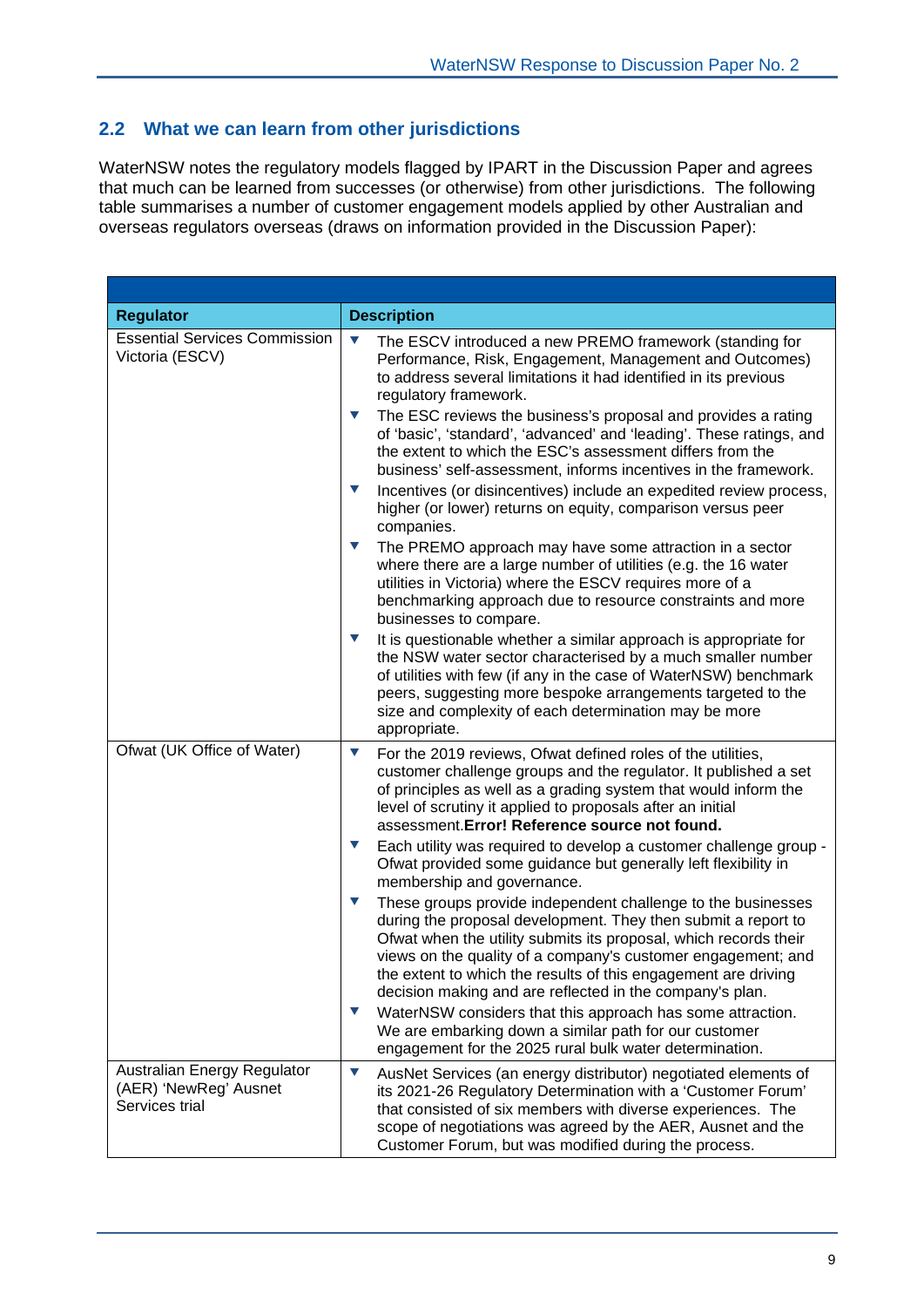| <b>Regulator</b>                                                    | <b>Description</b>                                                                                                                                                                                                                                                                                                                                                                                                                                                                                 |  |  |
|---------------------------------------------------------------------|----------------------------------------------------------------------------------------------------------------------------------------------------------------------------------------------------------------------------------------------------------------------------------------------------------------------------------------------------------------------------------------------------------------------------------------------------------------------------------------------------|--|--|
|                                                                     | The AER provided significant feedback and information during<br>$\blacktriangledown$<br>the process to the Forum, but was not bound to accept the<br>negotiated positions but committed to give them 'significant<br>weight' in its review.                                                                                                                                                                                                                                                        |  |  |
|                                                                     | The AER found that AusNet Services' consumer engagement<br>▼<br>had been genuine and reflected stakeholder's interests in its<br>revised proposal. This gave the AER more confidence in placing<br>sufficient weight on its top-down technical assessment.                                                                                                                                                                                                                                         |  |  |
|                                                                     | The trial process is due for an independent evaluation (after the<br>▼<br>final outcomes). It is yet to be confirmed if the AER will extend<br>this process or a variant to other businesses it regulates.                                                                                                                                                                                                                                                                                         |  |  |
| <b>Essential Services Commission</b><br>of South Australia (ESCOSA) | $\blacktriangledown$<br>ESCOSA established a negotiated settlement type of<br>arrangement to increase the involvement of customers. It<br>required SA Water to convene a Negotiation Forum.                                                                                                                                                                                                                                                                                                        |  |  |
|                                                                     | The negotiation process was non-binding, but where issues were<br>$\blacktriangledown$<br>successfully negotiated and consistent with ESCOSA guidance,<br>ESCOSA stated it was likely to accept or give significant weight<br>to these when making its determination.                                                                                                                                                                                                                              |  |  |
|                                                                     | In its final determination ESCOSA acknowledged important and<br>▼<br>material improvements in SA Water's engagement practices, but<br>noted there is always room for improvement in business and<br>regulatory systems. ESCOSA is considering amending the<br>negotiating committee's role to more of a 'challenge' role rather<br>than 'negotiation' role for the next price review.                                                                                                              |  |  |
|                                                                     | WaterNSW notes that while a negotiated settlement approach to<br>$\blacktriangledown$<br>utility regulation may be the 'nirvana' in ensuring customers'<br>views are reflected in a utility's proposal, it is not currently a<br>viable alternative for WaterNSW's rural bulk water business.<br>Separate negotiation processes for 13 valleys given the current<br>'valley-by-valley' pricing framework makes a negotiation<br>framework for rural pricing impractical in the foreseeable future. |  |  |
| Water Industry Commission of<br>Scotland (WICS)                     | $\blacktriangledown$<br>WICS moved to a 'negotiated settlement' framework for its 2015<br>price path that involved developing a Customer Forum to<br>negotiate with the utility on behalf of customers. The Forum was<br>not a representative body, but was expected to establish what<br>customer priorities are and to seek to negotiate the best<br>outcomes for customers as a whole.                                                                                                          |  |  |
|                                                                     | WICS agreed to ratify outcomes that were successfully<br>$\blacktriangledown$<br>negotiated, noting WICS had significant input in the process<br>supporting the Forum.                                                                                                                                                                                                                                                                                                                             |  |  |
|                                                                     | While the first review (2015-21 prices) was considered a success,<br>$\blacktriangledown$<br>with some ambitious targets agreed, the second review (21-27<br>prices) was more difficult in an environment of price increases<br>made it more difficult for the parties to agree.                                                                                                                                                                                                                   |  |  |
|                                                                     | $\blacktriangledown$<br>WaterNSW notes that WICS sets prices for one Government-<br>owned utility, Scottish Water. The high administration costs and<br>resource requirements for IPART, customers and utilities in NSW<br>(including WaterNSW with multiple determinations) to participate<br>in multiple negotiated settlement processes is likely to render a<br>WICS-type negotiated settlement approach as unworkable in<br>NSW for the foreseeable future.                                   |  |  |

In summary, the following observations can be drawn from the regulatory approaches of various regulators as shown in the table above: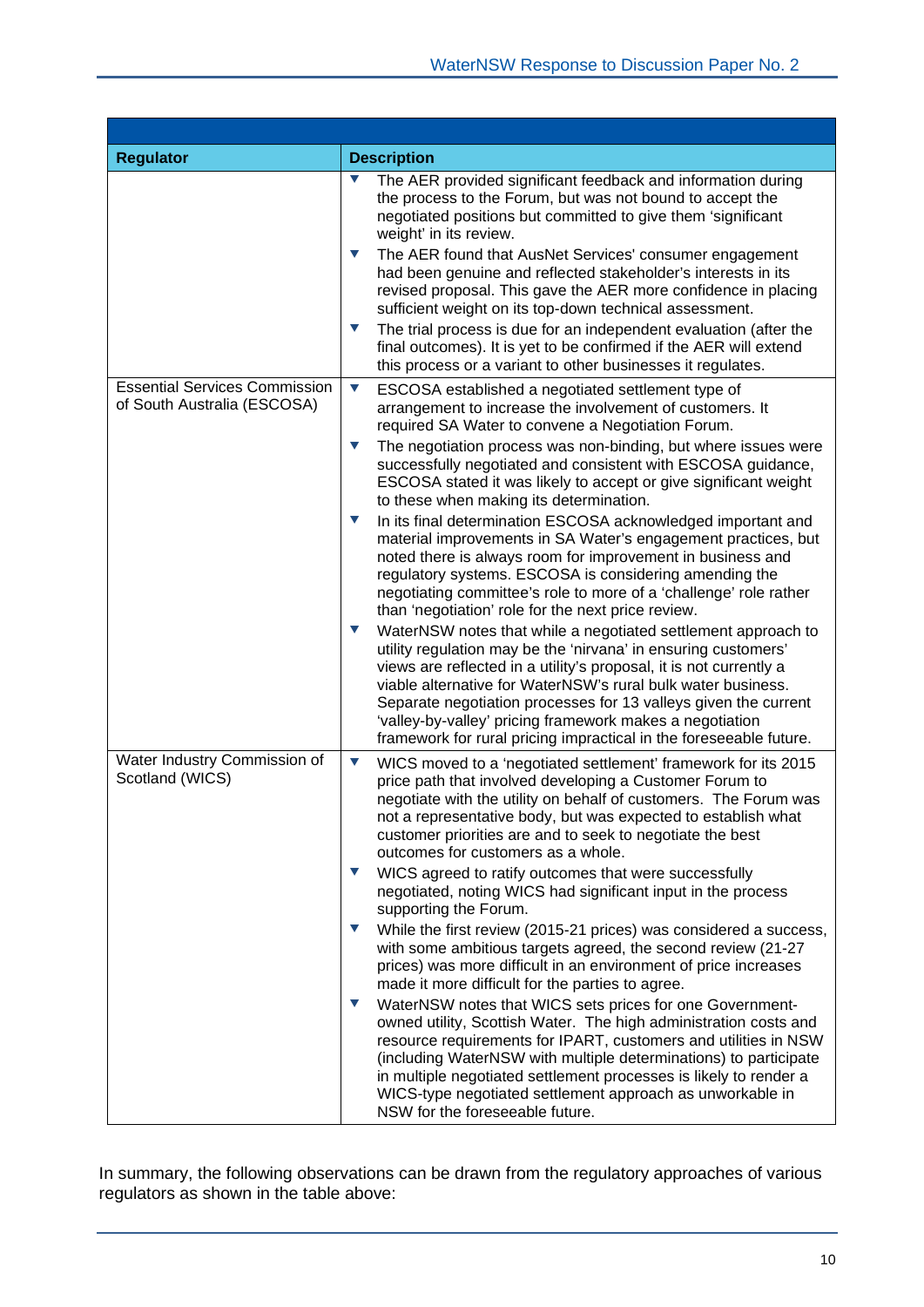- All regulatory frameworks examined (including the IPART framework) have increased focus on promoting effective customer engagement in recent determinations;
- There is a general recognition that businesses (rather than the regulator) should be responsible for understanding customer preferences and to lead the engagement process. This is consistent with IPART's 'light-handed' approach to customer centricity;
- Some jurisdictions (e.g. ESCV and its PREMO approach) have put in place incentives for 'competition by comparison' and financial incentives linked to customer engagement to provide a practical means to conduct determinations for a large number of relatively similar utilities. It is questionable whether a similar approach is appropriate for the NSW water sector that is characterised by a much smaller number of utilities with few (if any) benchmark peers and where more tailored reviews may be more appropriate depending on the scale and scope of each determination;
- In jurisdictions with one large water utility (e.g. in Scotland and South Australia), there is a general trend towards negotiated settlements. While these may be the theoretical 'nirvana' to ensure customers' views are grounded in a utility's pricing proposals, this is likely a 'bridge too far' for the NSW water sector for the foreseeable future due to very high administration and resourcing costs for IPART, customers and the utilities.

The costs are further increased if there are multiple determinations occurring within one organisation (as is the case for WaterNSW with four determinations) or if there are multiple determinations occurring across the sector concurrently (e.g. the Greater Sydney and Hunter Water determinations or the WaterNSW and Essential Water Broken Hill determinations). In these circumstances, there is a significantly increased regulatory burden for IPART, customers and the utilities in participating in the reviews.

The above would suggest that IPART is on the right track in its assessment of how to promote a greater customer focus, noting that none of the other jurisdictions have 'got it 100% right'. We consider, however, that IPART's regulatory framework can do more to facilitate the aim of promoting a customer outcome. For instance, it would be beneficial for stakeholders to have a better understanding of:

- The approach and investment IPART would take in assessing effective engagement. It is important that utilities and customers understand what IPART considers to be effective engagement early in the review process so stakeholders have clarity on what is likely to be accepted by IPART (and what is likely not to be accepted). We support a 'light-handed' approach by IPART, but this cannot be a 'hands-off' approach;
- Whether IPART would ratify proposals that have been subject to effective engagement (e.g. as per the WICS approach as discussed above); and
- What the incentives relating to customer outcomes and engagement requirements are with sufficient lead-time (e.g. two years) prior to lodgement of the utility's pricing proposal to enable the engagement to occur and for the associated services, expenditures and prices to be developed in time to be incorporated in the pricing proposal.

### **3. The business should be responsible for understanding customer preferences**

In its Discussion Paper, IPART states that its current approach emphasises that each business is responsible for understanding their customers' preferences and responding to these in their business planning and operations. IPART states that this approach will remain the case going forward, given that the businesses remain best placed to reach out to their customers, hear feedback and design their systems and operations to respond to their preferences.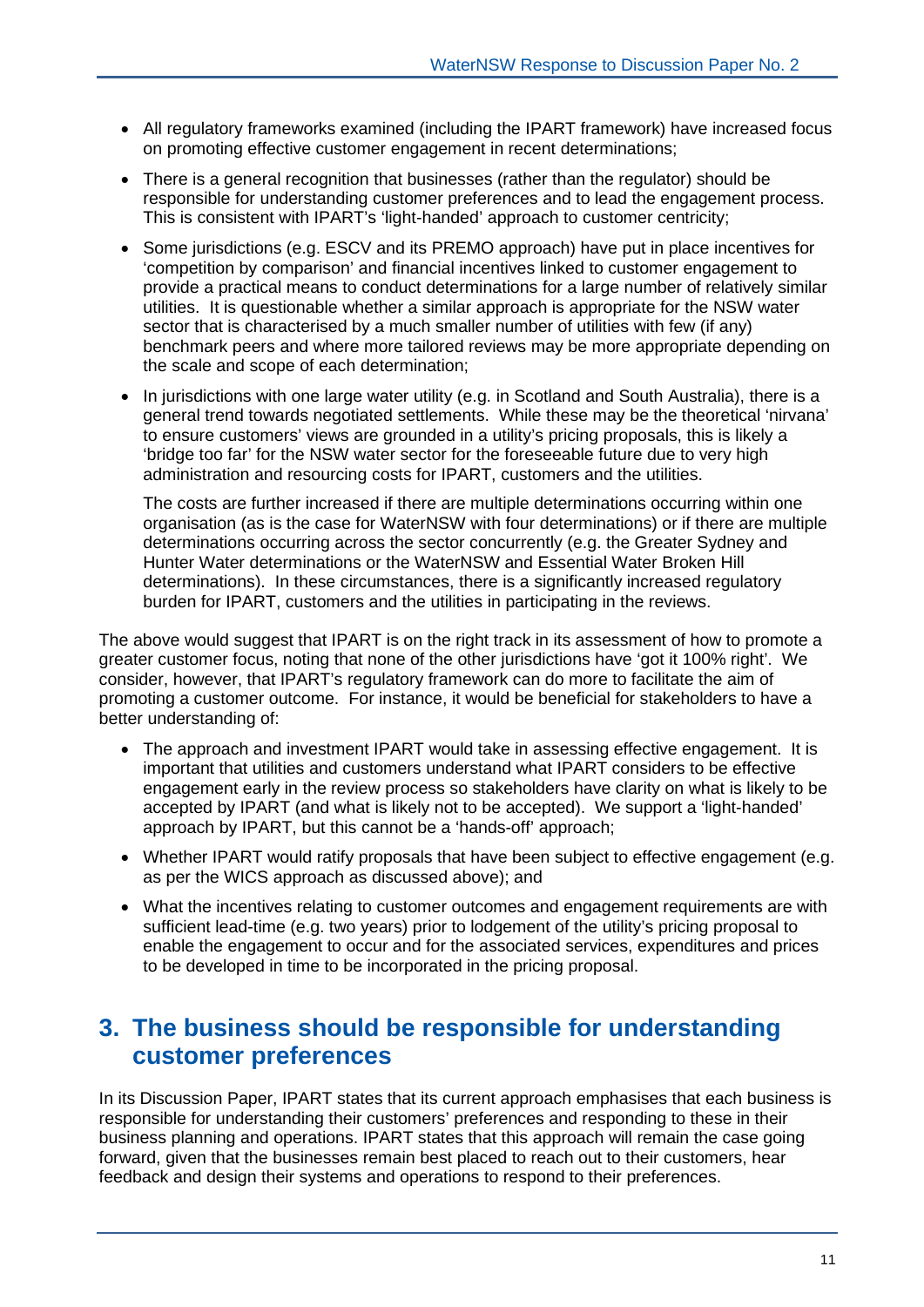WaterNSW agrees that the businesses should remain responsible for engaging with their customers to understand their views, priorities and needs, and for the form and content of their consultation. As we have direct contact with our customers and strive to be customer centric, we are best placed to manage these interactions.

We agree that customer engagement should inform our decisions and pricing proposals and that businesses should be able to demonstrate to IPART and other stakeholders how they have achieved this at the time of their pricing proposal.

As mentioned in Section 2.2 above, WaterNSW seeks clarity from IPART as to what constitutes effective engagement and how IPART assesses this in the lead up to making a final determination. This is to ensure a 'no surprises' approach is in place so that stakeholders have confidence that if effective engagement has been undertaken there is a high degree of certainty that the proposed outcomes would be ratified by IPART in the determination.

IPART has indicated that, to encourage the businesses to effectively deliver customer outcomes, the following two enhancements the current framework are put in place:

- A mid-period 'check-in'; and
- A 'grading system to evaluate how well the businesses' proposals meet the long term interests of customers.

These proposed enhancements are discussed below.

#### **3.1 Mid-period check-in**

IPART considers that one simple change to the current process would be to have a mid-period 'check-in' with each business. IPART first raised this in its first Discussion Paper as a strategic meeting occurring about halfway through a determination period between the regulator and the utility, and possibly a Regulators Advisory Panel. The aim would be to promote a long-term focus by encouraging the business to develop and present robust plans earlier in the process.

At this check in, a business could talk through its plans for the next determination period, test its assumptions, and seek IPART's feedback. IPART also indicates it could offer the option for, or require, the businesses to submit a customer engagement strategy that would inform engagement for the next pricing proposal.

IPART considers that the main benefit of the check in is that IPART could provide feedback if there were obvious omissions that could impact final outcomes, and IPART could respond to any difficulties that the business might be having. IPART suggests it would aim to maintain a 'handsoff' approach and not look to provide any 'approval' of the engagement strategy.

WaterNSW supports the concept of a mid-period check in that is consistent with IPART's discussion in the first Discussion Paper on adding a step around the halfway point between reviews to engage with the business on its strategy and high level planning for the upcoming review period.

Obtaining feedback on whether there are any "obvious omissions that could impact final outcomes" is an important piece of information for the utility to know early in the proposal preparation phase so that these omissions can be addressed.

WaterNSW generally supports IPART taking a "light-handed" approach. However, we suggest that IPART provide clarity on the following matters to ensure engagement is targeted and achieves its desired outcome of ensuring customer preferences are the foundation of a utility's pricing proposal: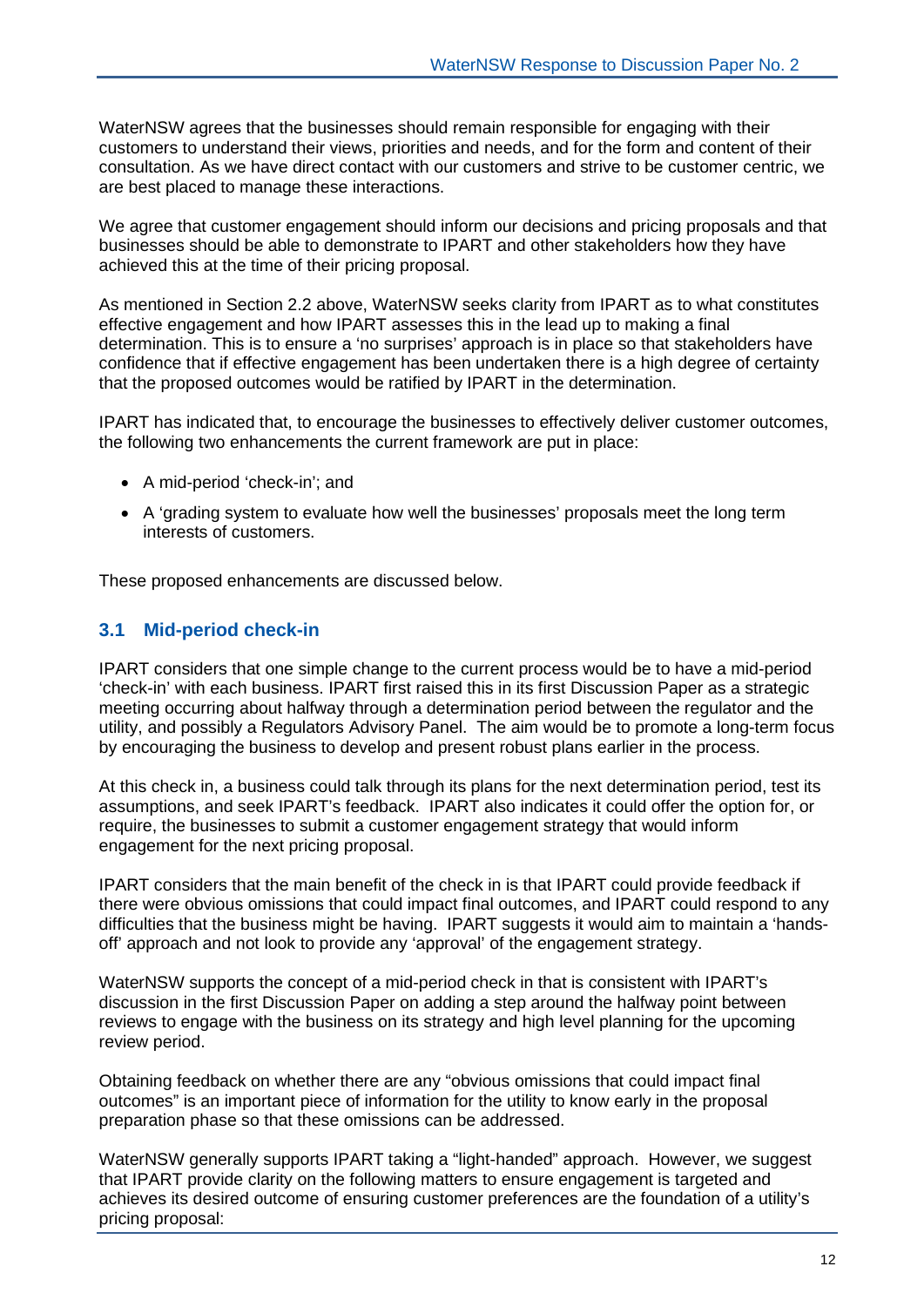- What constitutes effective engagement and what role will IPART play in establishing this in the lead up to the pricing proposal being developed?
- If effective engagement can be demonstrated, should IPART be required to ratify the proposed outcomes?

WaterNSW therefore suggests that IPART provides a set of principles outlining what it considers effective engagement to be and that IPART commits to accepting the outcomes from any engagement process that is demonstrated to be effective This is discussed further in Section 4.

In our response to Discussion Paper 1, WaterNSW suggested that IPART introduce a "Framework and Approach" ("**F&A**") process similar to the AER's F&A process<sup>5</sup> prior to lodgment of the initial pricing proposals at each major pricing review.<sup>6</sup> While this F&A process and subsequent report would be non-binding, it would provide considerable guidance to stakeholders prior to the lodgment of the pricing proposals and assist in focusing on key fundamental aspects of the upcoming review.

The F&A process is the first step to determine efficient prices with the F&A facilitating early public consultation on key topics to encourage efficient expenditure. The approach to assessing effective engagement could be addressed as part of the F&A process.

WaterNSW is supportive of a mid-cycle check-in, noting we prefer a more formal "F&A" step earlier in the process to provide more clarity of key elements of the upcoming review to all stakeholders.

In any case, *we consider that a mid-period check-in is likely to be too late in the determination preparation process, as (if this occurs after the second year of a four-year determination period), it would provide only 12 months for WaterNSW to engage (or reengage) with customers depending on the outcomes of the check-in*.

Following this engagement (or re-engagement) after the check-in, WaterNSW would then need to:

- Finalise the proposed services to meet customers' preferences;
- Develop the expenditure programs to efficiently deliver these services; and
- Calculate the revenue and pricing outcomes to recover the efficient costs of delivering the services.

To undertake the above steps and then to incorporate the outcomes into a pricing proposal to be lodged within a few months (so that the proposal is lodged 12 months before the new determination takes effect) suggests a timeline that is too constrained.

*We propose that confirmation of whether the utility's engagement process is likely to be deemed effective by IPART should occur 24 months prior to the lodgment of the utility's pricing proposal* (i.e. after the first year of a four-year determination period) to provide sufficient time to implement any changes and incorporate customers' preferences into the pricing proposal.

<sup>5</sup> See the AER's F&A paper for TransGrid's 2023-28 determination at https://www.aer.gov.au/system/files/AER%20- %20TransGrid%20Framework%20%26%20Approach%20-%20Decision%20to%20Amend%20- %20December%202020.pdf.

<sup>&</sup>lt;sup>6</sup> See WaterNSW response to IPART Discussion Paper 1, pg X.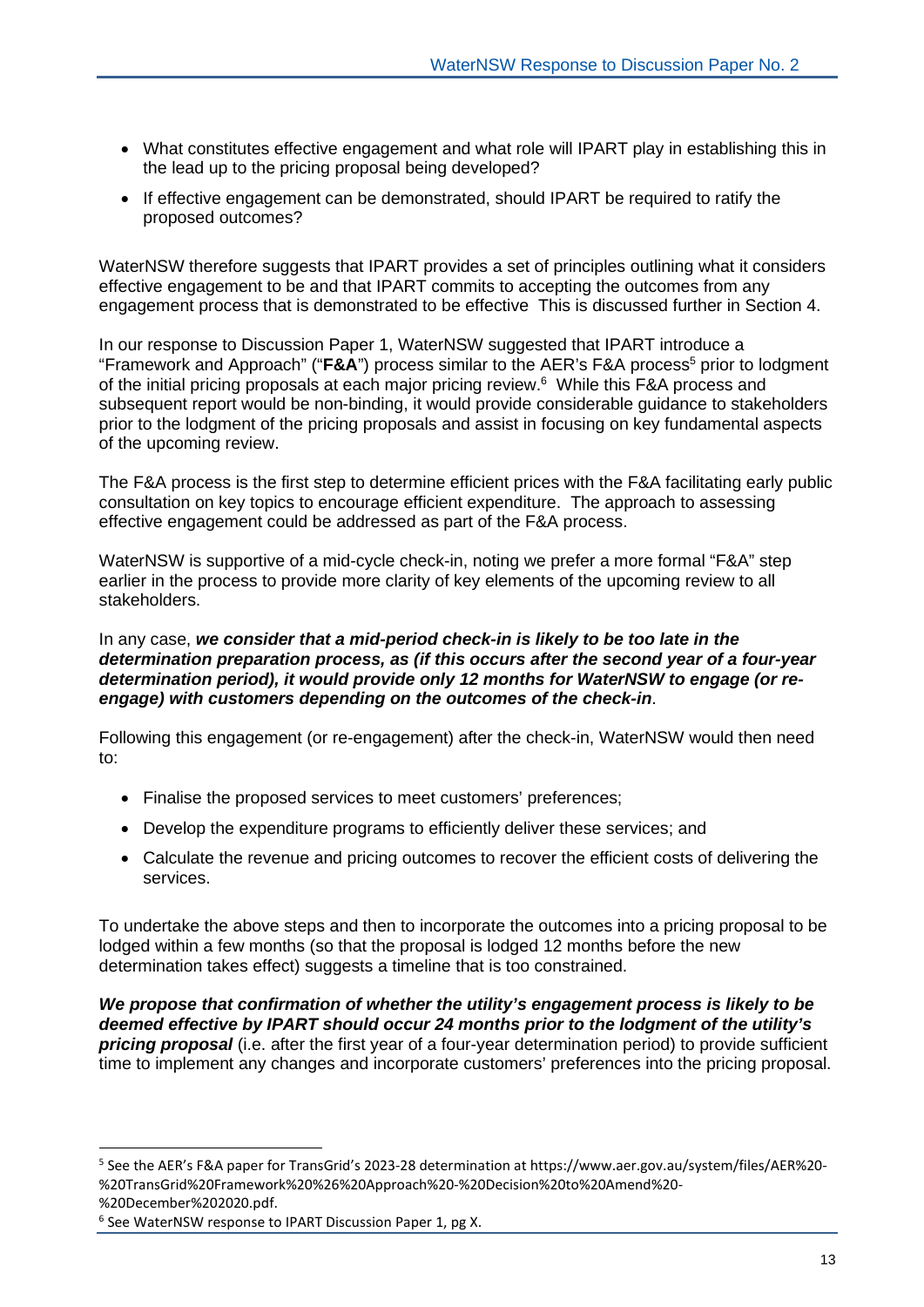#### **3.2 Grading the proposal against how it meets customers' long-term interests**

In the Discussion Paper, IPART provides examples from the ESCV PREMO approach:

- Under these systems, the utilities self-assesses how well they meet the key principles which would consider customer centricity alongside other markers of a good quality proposal (e.g. evidence of cost efficiency over the life-cycle of assets). Guidance on each principle is provided by the regulator – with a "rubric" (i.e. a set of instructions or rules) setting out expectations of the businesses at different grades, and test questions to guide this self-assessment.
- The proposals are then judged by the regulator on how well they meet the key principles, with an overall score, or grade. For example, the ESCV grades the quality of the pricing submissions as to whether they are 'leading', 'advanced', 'standard' or 'basic'.

The business's self-assessment and the regulator's grading are used to inform a range of financial, reputational and administrative incentives (e.g. one incentive is to provide a higher rate of return for a leading proposal compared to a standard one).

WaterNSW acknowledges that there may be other benefits of assessing customer centricity (e.g. scope for incentive mechanisms or tailoring the questions or focus of the expenditure review). However, we do not support financial incentives and the grading of proposals that are based on arbitrary and subjective measures and without a sufficiently large group of peer companies to make any comparisons meaningful.

### **4. The guidance provided by IPART**

In the Discussion Paper, IPART correctly acknowledges that the businesses have asked for more guidance about how IPART sees 'good' customer engagement. To date, IPART's guidance has generally been high level and principles based, with some additional specific assessments contained in Final Reports.

IPART has stated the following regarding the guidance it currently provides:

*We agree that we can refine our current guidance. We intend to retain a principles-based approach in doing so. This would need to allow flexibility for each business to develop proportionate approaches to their unique operating environments and promote innovative approaches to reveal customers' preferences. Setting overly prescriptive requirements could encourage the regulated business to only meet regulatory requirements, which may not be in the interests of customers.<sup>7</sup>*

IPART indicates that it intends to "*stretch the focus of the framework to include explicitly the way customer's views are reflected in business decisions and in the pricing proposal*". IPART would be looking for evidence that the businesses have responded to the information they discovered during the engagement process. This step is not adequately covered by the existing principles.

IPART's preliminary view is that this evidence could be captured by the following four new principles:<sup>8</sup>

1. Business decision-making processes should appropriately integrate the outcomes identified through customer engagement;

<sup>7</sup> IPART, *Promoting a Customer Focus in the Water Sector: Discussion Paper - Special review*, June 2021, p16.  $8$  Ibid, p18.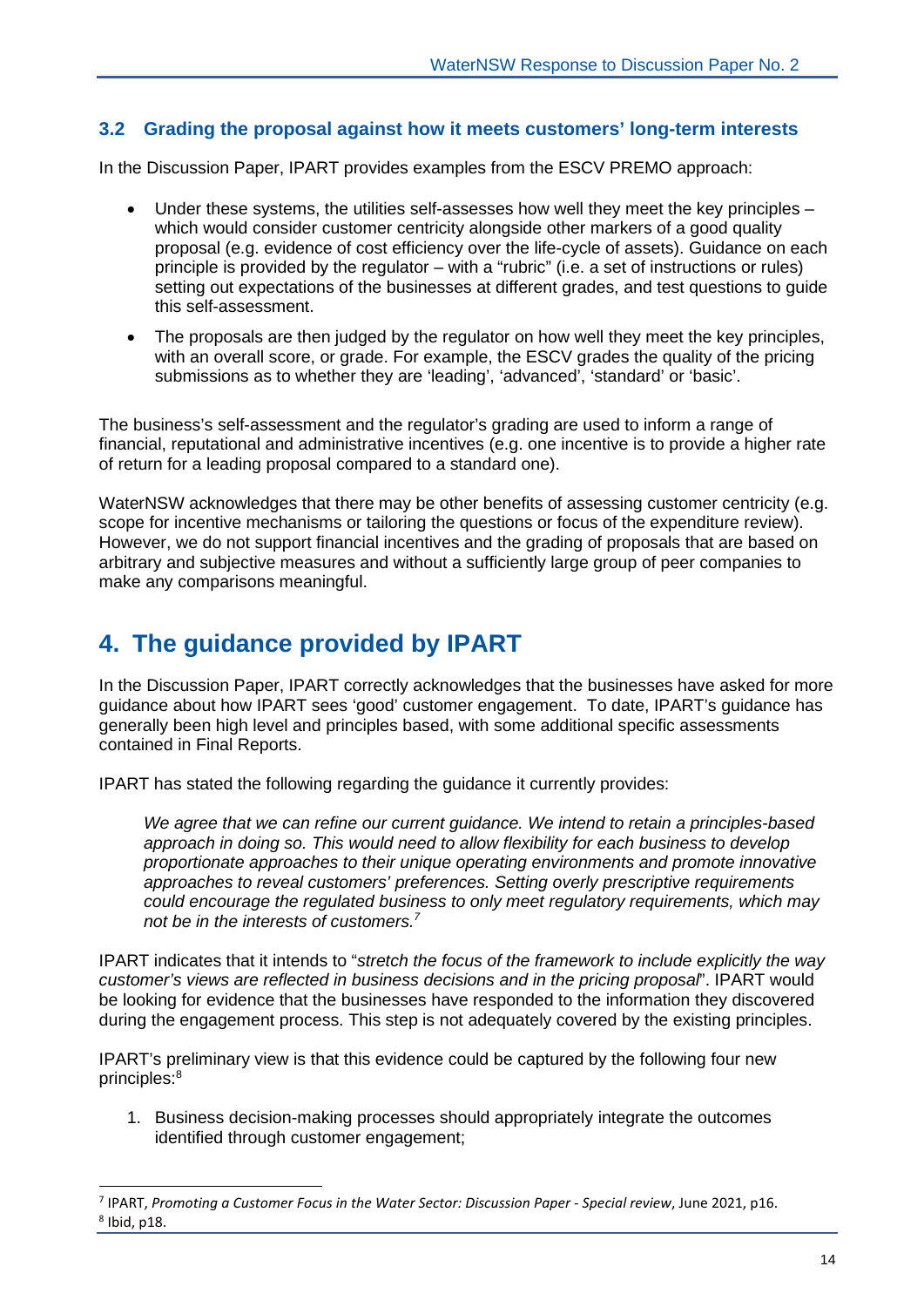- 2. The pricing proposal should clearly demonstrate links between customer preferences and the proposed service levels and projects;
- 3. (In some cases, this might mean a change in services, but not always. Many actions the businesses undertake may already align with customers preferences. However, when this is confirmed or otherwise, it should be clearly explained with evidence provided.)
- 4. The business should develop clear and measurable customer-driven outcomes and appropriate monitoring processes.

While we generally support the inclusion of the above three principles into IPART's current principles for effective engagement, we consider that additional guidance is required to provide clarity on how IPART will assess the outcomes from the engagement process. We consider that guidance by IPART would assist in meeting the overarching outcome of promoting a greater customer focus.

While WaterNSW is generally supportive of IPART's proposed "light-handed" approach, it would be beneficial for stakeholders to have a greater understanding of:

- How IPART will assess effective engagement. It is important that utilities and customers understand what IPART considers to be effective engagement early in the review process so stakeholders have clarity on what is likely to be accepted by IPART (and what is likely not to be accepted). We suggest that IPART is present during the engagement process as an observer, so that it is informed when assessing effective engagement ;
- Whether IPART would ratify proposals that have been subject to effective engagement (e.g. as per the WICS approach as discussed above); and
- What incentives relating to customer outcomes and engagement requirements will be applied with sufficient lead-time (e.g. two years) to include in the pricing proposal. This is to enable engagement to occur and for the associated services, expenditures and prices to be developed in time to be fully addressed in the pricing proposal.

WaterNSW agrees with IPART that, in practice, the quality of customer engagement would fall along a spectrum of quality that depends on the characteristics of each business's customer base, shifting over time as engagement practices evolve and improve.

### **5. Customer advisory or negotiation groups**

IPART suggests that customer representative groups or customer panels could promote a better understanding of customer preferences, and promote a better reflection of these preferences into the businesses' regulatory proposals and IPART's decisions. IPART sought feedback, including at the recent workshop, on the role that customer advisory representative groups could take in our process and received mixed responses.

#### **5.1 Are the current advisory groups fit-for-purpose?**

IPART is seeking feedback on how well current customer advisory groups support the long-term interests of customers. That is, whether they accurately represent preferences across the customer base and whether they provide an effective discipline for the businesses to deliver and behave in a way that meets the needs of customers, particularly vulnerable and non-English speaking customers.

IPART correctly points out that three businesses already maintain customer advisory groups with varying requirements and constitutions. WaterNSW has a regulatory requirement through our Operating Licence to consult with our customers. Sydney Water and Hunter Water have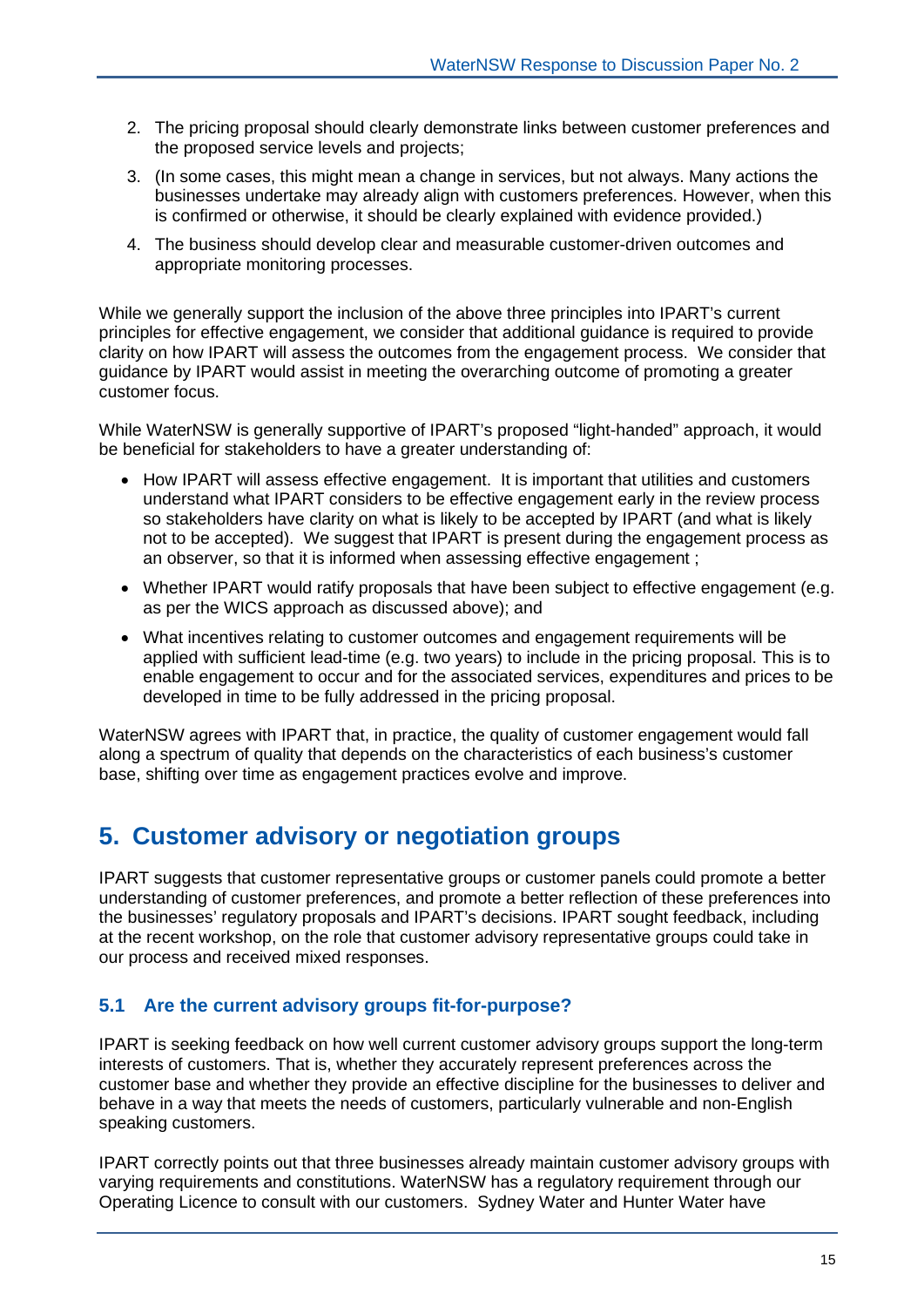requirements to consult with their customers, with additional specific requirements added in the Operating Licences.

WaterNSW's ten customer advisory groups ("**CAGs**") are established from our Operating Licence requirement, and governed by a CAG Charter outlining the group's role, membership criteria, and roles and responsibilities of the members and the business. We have applied best endeavours to include at least one member from a range of customer 'categories'.<sup>9</sup> CAG meetings occur regularly (minimum of but not limited to three times annually; 30 valley specific meetings) and are timed to meet the requirements of the CAG members (e.g. not impacting rural members during harvest season).

The CAGs are a valuable forum whereby in-depth interactions take place with WaterNSW and its customers and robust discussion is encouraged. Customers regularly contribute topics for discussion on a range of water-related matters specific to the performance of WaterNSW services delivered to customers. A standing invitation to the CAG meeting is extended to NRAR and DPIE-W, who regularly attend, to present on topics related to their own activities that may affect customers.

IPART has previously commented that CAGs generally represent the engaged and waterarticulate medium to large irrigator, LGAs and Environmental customer. Although this is an important and valued group, it is not fully representative of the WaterNSW customer base. The role of the CAGs could be enhanced through an additional engagement method that reaches beyond the CAG membership to include users of the groundwater community, unregulated customers and other smaller users (who make up the largest number of customers in our customer base).

WaterNSW has recognised the need to gain greater involvement from these segments, and has recently launched our **kitchen conversation** program as discussed earlier. Starting with the CAG community, we are extending a deliberative engagement approach to start a conversation feeding into the 2025 Pricing Determination preparation, giving a wider community across NSW the opportunity to get involved.

This approach shares four challenges and trade-offs that contribute to our cost base and ultimately customer prices (via IPART), and asks water users to consider some information (authored by WaterNSW and water market stakeholders) and then share an informed comment. We anticipate this approach will assist us in understanding a broader range of our customer base, and identify a prioritised list that our customers believe WaterNSW should devote time and resources to.

#### **5.2 Options to amend or enhance customer groups**

IPART is considering whether these CAGs could be amended or added to, or whether the businesses planning and our review process would be enhanced by additional expertise.

For instance, IPART has canvassed:

 Whether it would be beneficial for a customer representative group to report directly to IPART with its views on the pricing proposal and the degree to which it reflects customers preferences or whether the current option for members to make a submission sufficient?

<sup>&</sup>lt;sup>9</sup> For Water NSW, the customer categories stipulated in our Operating Licence are stock and domestic water users; regulated river water users; unregulated river water users; groundwater users; environmental water users; industrial and commercial water users; Local Water Utilities; major utilities; volumetric categories of water users (small/medium/ large); Aboriginal cultural heritage water users.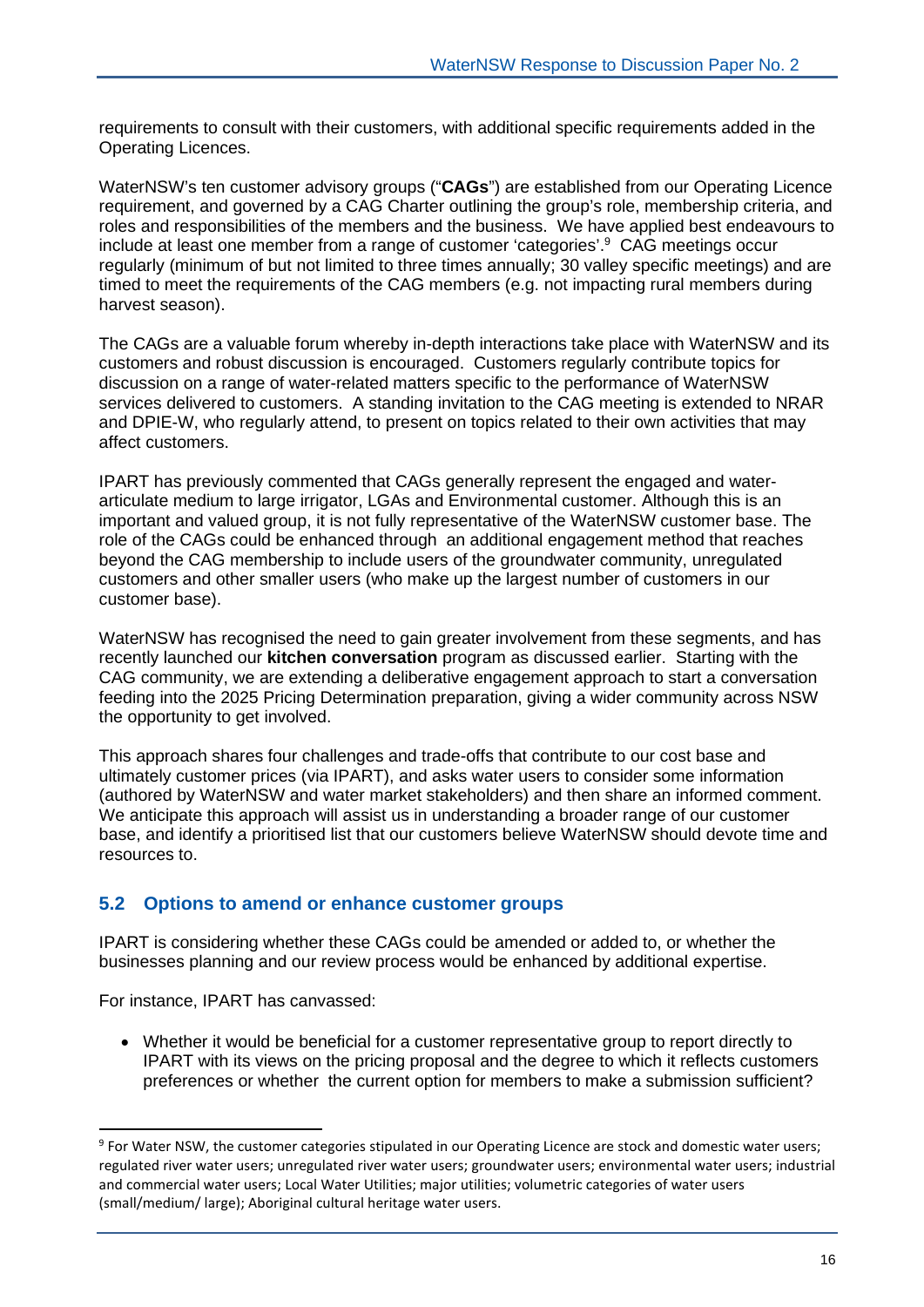Do members receive sufficient information and time to present the views of their community?

As an alternative to amending the current customer advisory groups, IPART asks whether a separate group could sit alongside these groups. This could include members with expertise in the water industry, market or social research, who could work to challenge the business in a more technical manner to understand and address customers' needs and preferences. This could be constituted in the lead-up to proposal development for a time-limited period while the existing groups remain on-going.

WaterNSW notes that the energy sector has been particularly active in introducing various customer representative bodies and customer groups or panels as part of the determination and wider review processes. Some of these bodies are identified in the table below:

| <b>Consultative Body</b>                          | <b>Description</b>                                                                                                                                                                                                                                                                                                                                                                                                                                                 |  |  |
|---------------------------------------------------|--------------------------------------------------------------------------------------------------------------------------------------------------------------------------------------------------------------------------------------------------------------------------------------------------------------------------------------------------------------------------------------------------------------------------------------------------------------------|--|--|
|                                                   | (ECA is a consumer advocacy body established in January 2015 as<br>$\blacktriangledown$<br>an initiative of the COAG Energy Council.<br>ECA promotes the long-term interests of consumers with respect to<br>$\blacktriangledown$<br>the price, quality, safety, reliability and security of supply of energy<br>services.                                                                                                                                         |  |  |
| <b>Energy Consumers</b><br><b>Australia (ECA)</b> | It conducts research and analysis, identifies issues and works with<br>$\blacktriangledown$<br>other consumer organisations, ombudsmen, energy companies,<br>regulators and governments to improve outcomes for consumers and<br>aims to be the national voice of residential and small business energy<br>consumers.<br>In FY2020, ECA had a significant operating budget of approximately<br>▼<br>\$8 million funded through an industry levy collected by AEMO. |  |  |
|                                                   | $\blacktriangledown$<br>Consisted of the selection a six member customer forum that reported<br>to the AER.                                                                                                                                                                                                                                                                                                                                                        |  |  |
| <b>NewReg Trial</b>                               | Members were selected based on their expertise (not on the basis of<br>$\blacktriangledown$<br>being representative of the customer base), and tasked with seeking<br>out and representing diverse customers' views in negotiation with the<br>utility (Ausnet).                                                                                                                                                                                                   |  |  |
|                                                   | The trial was resource intensive and while there were some positive<br>$\blacktriangledown$<br>outcomes, the results of the trial have yet to be assessed or adopted<br>for future reviews.                                                                                                                                                                                                                                                                        |  |  |
|                                                   | The inaugural (CCP) was established in July 2013 as part of the<br>$\blacktriangledown$<br>AER's Better Regulation reforms.                                                                                                                                                                                                                                                                                                                                        |  |  |
|                                                   | The CCP was developed to assist the AER to make better regulatory<br>$\blacktriangledown$<br>determinations by providing input on issues of importance to<br>consumers.                                                                                                                                                                                                                                                                                            |  |  |
| <b>Consumer Challenge</b><br>Panel (CCP)          | The expert members of the CCP are appointed to bring consumer<br>$\blacktriangledown$<br>perspectives to the AER to better balance the range of views<br>considered as part of its decisions.                                                                                                                                                                                                                                                                      |  |  |
|                                                   | The AER is not obliged to act on the views expressed by CCP<br>$\blacktriangledown$<br>members, but will give due weight and consideration to the advice<br>provided.                                                                                                                                                                                                                                                                                              |  |  |
|                                                   | A CRG was established by the AER for the 2020 Inflation Review and<br>▼<br>the 2022 Rate of Return Instrument. The group was designed to play<br>a critical role in representing the perspectives and interests of<br>consumers in these review processes.                                                                                                                                                                                                         |  |  |
| <b>Customer Reference</b><br>Group (CRG)          | The role of the CRG during these reviews is to provide independent<br>▼<br>advice to the AER on its consumer engagement and to actively<br>engage with consumers themselves and provide AER with its insights.                                                                                                                                                                                                                                                     |  |  |
|                                                   | The AER is not obliged to act on the views expressed by CRG<br>$\blacktriangledown$<br>members, but will give due weight and consideration to the advice<br>provided                                                                                                                                                                                                                                                                                               |  |  |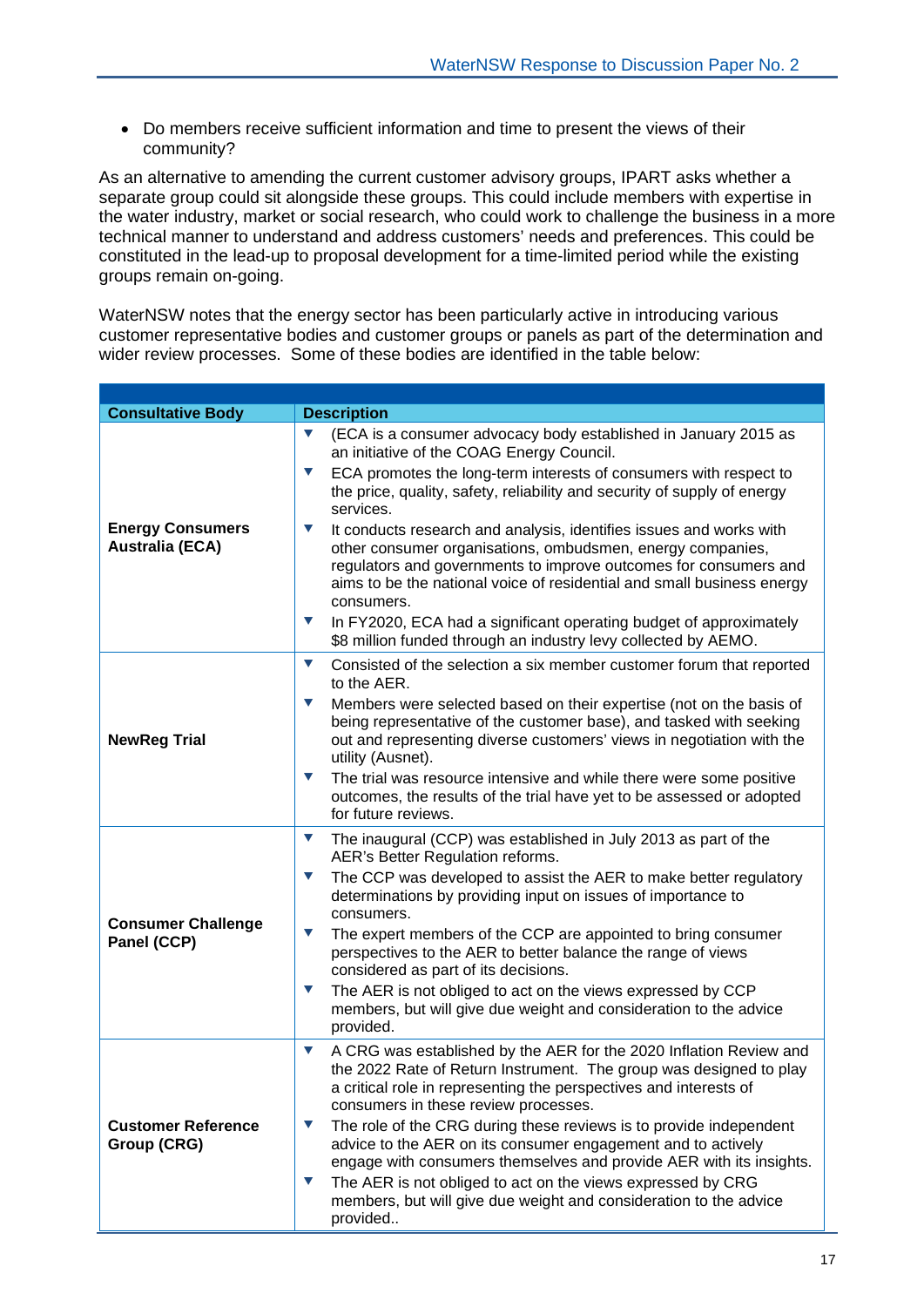| <b>Consultative Body</b>                    | <b>Description</b>                                                                                                                                                                                                                                                                                                                                                                                                                                                                                                                                                                                                           |
|---------------------------------------------|------------------------------------------------------------------------------------------------------------------------------------------------------------------------------------------------------------------------------------------------------------------------------------------------------------------------------------------------------------------------------------------------------------------------------------------------------------------------------------------------------------------------------------------------------------------------------------------------------------------------------|
| <b>Customer Consultative</b><br>Group (CCG) | The CCG provides advice to the AER in relation to AER's functions<br>under the energy laws affecting energy consumers across<br>participating jurisdictions.<br>The inaugural CCG was appointed in 2009 to enable informal<br>consultation on the development of retail guidelines and to assist the<br>AER in developing an understanding of retail issues prior to the<br>commencement of the National Energy Retail Law and Rules in<br>relevant jurisdictions on 1 July 2012.<br>By providing advice on the above issues, members assist the AER in<br>carrying out its functions under the national energy legislation. |

Energy Consumers Australia is a standalone organisation established by the Council of Australian Governments to be the national voice of residential and small business energy customers that is funded by an industry levy. A similar body does not exist in the NSW water sector, thereby resulting in a potential gap in advocacy that is required to be filled by the utilities and IPART.

WaterNSW considers that IPART may find value in creating expert groups such as the AER's Customer Reference Group and the AER's Customer Consultative Group to provide input directly to IPART on its wider functions and special reviews. WaterNSW notes that a key aspect of these groups is that the AER is not obliged to act on the views expressed by group members, only that it will give due weight and consideration to the advice provided. We encourage IPART to discuss with the AER the value of establishing these groups.

Regarding the Customer Challenge Panel, WaterNSW considers that there is limited benefit to be gained by introducing another engagement body into the determination process and that customers (and the utilities) may experience consultation fatigue if the requirements become duplicative an too onerous. WaterNSW considers that the current CAG process, supplemented by our 'customer conversations' and other bespoke engagement processes are sufficient to ensure customer preferences are identified for including in a pricing proposal.

#### **5.3 Tailoring the approach to different businesses**

In its Discussion Paper, IPART indicates that the role of customer groups could be partially addressed by IPART's proposed mid-cycle check-in (e.g. after the second year of a four-year regulatory period), in advance of the next regulatory review. IPART suggests that the customer engagement plan provided by the business at this point could outline how the various elements of its strategy - including customer groups and advisory panels – would deliver a better understanding of customer preferences. This approach would give sufficient flexibility to the businesses to:

- Tailor the scope and depth of customer engagement to the needs and preferences of their customers; and
- Encourage more innovative approaches to reveal preferences, including potential scope for negotiated outcomes between the customer and the business to be accepted by IPART.

IPART suggests that the strength of the plan – including the level of autonomy given by the utility to empower its customers to decide elements of its pricing proposal – influences the role of the regulator as a decision-maker, and the level of independent verification IPART requires (either in advance of, or during the pricing and expenditure review processes).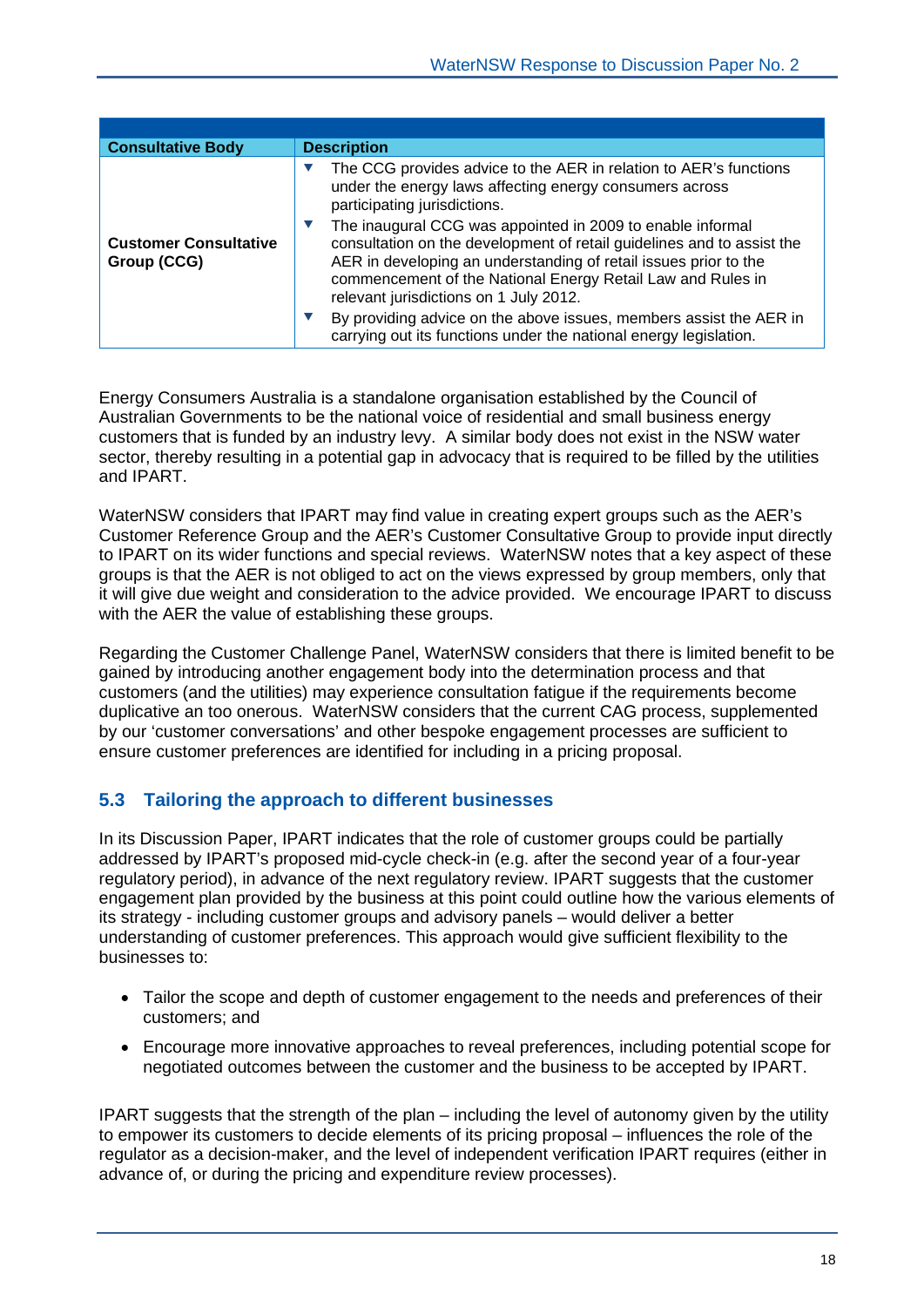WaterNSW's views on tailoring the approach to different businesses is outlined in Section 5.1 and Section 5.2 above.

### **6. Incorporating preferences and measuring outcomes**

IPART seeks stakeholder views on how outcomes from customer engagement would be incorporated into the determination process, including the weight they would be given in regulatory assessments such as incentives tied to customer engagement.

IPART states that incorporating these preferences and incentives is part of the third 'stream' of its review and will be addressed in its third Discussion Paper on incentives. WaterNSW will comment on any such incentives at that time.

Regarding the tracking of outcomes, WaterNSW notes that each of our four regulatory determinations contains a suite of 'output measures' that are focused on the key elements of IPART's decision. Including a customer engagement output measure(s) may be a useful inclusion in future decisions.

#### **6.1 Assessing customer centricity**

IPART is considering the option of grading how well proposals reflect the long-term interests of consumers. This would provide a way to:

- Track performance changes over time; and
- Connect different levels of performance to different incentives.

As outlined in our response in Section 3.2, WaterNSW acknowledges that there may be benefits of assessing customer centricity (e.g. scope for incentive mechanisms or tailoring the questions or focus of the expenditure review).

However, we do not support financial incentives and the grading of proposals that are based on arbitrary and subjective measures and without a sufficiently large group of peer companies to make any comparisons meaningful. The lack of benchmark peers for WaterNSW has been well established in IPART expenditure reviews and also holds for our customer engagement activities.

Our customer base varies across determinations (from a handful of direct customers in Greater Sydney and for users of the Broken Hill Pipeline) to thousands for Rural Valleys and WAMC services. Comparing our engagement for four very different determinations to the Sydney Water, Hunter Water, Central Coast Council, Essential Water and SDP determinations (the water utilities regulated by IPART) would likely not produce meaningful engagement results. This is due to the small number of comparison firms, none of which compare directly with the services we provide and therefore our customer bases.

Rather, we support tracking our own performance over time as this is likely to produce better and more targeted outcomes for our customers recognising our specific circumstances.

#### **6.2 Tracking and publishing outcomes**

IPART states that it is also drawn to reputational incentives. These can be used in various ways; however, one simple approach would be to track outputs, and hold businesses to account by publishing performance against them.

IPART notes that, to some degree, it already does this. For example, IPART publishes licence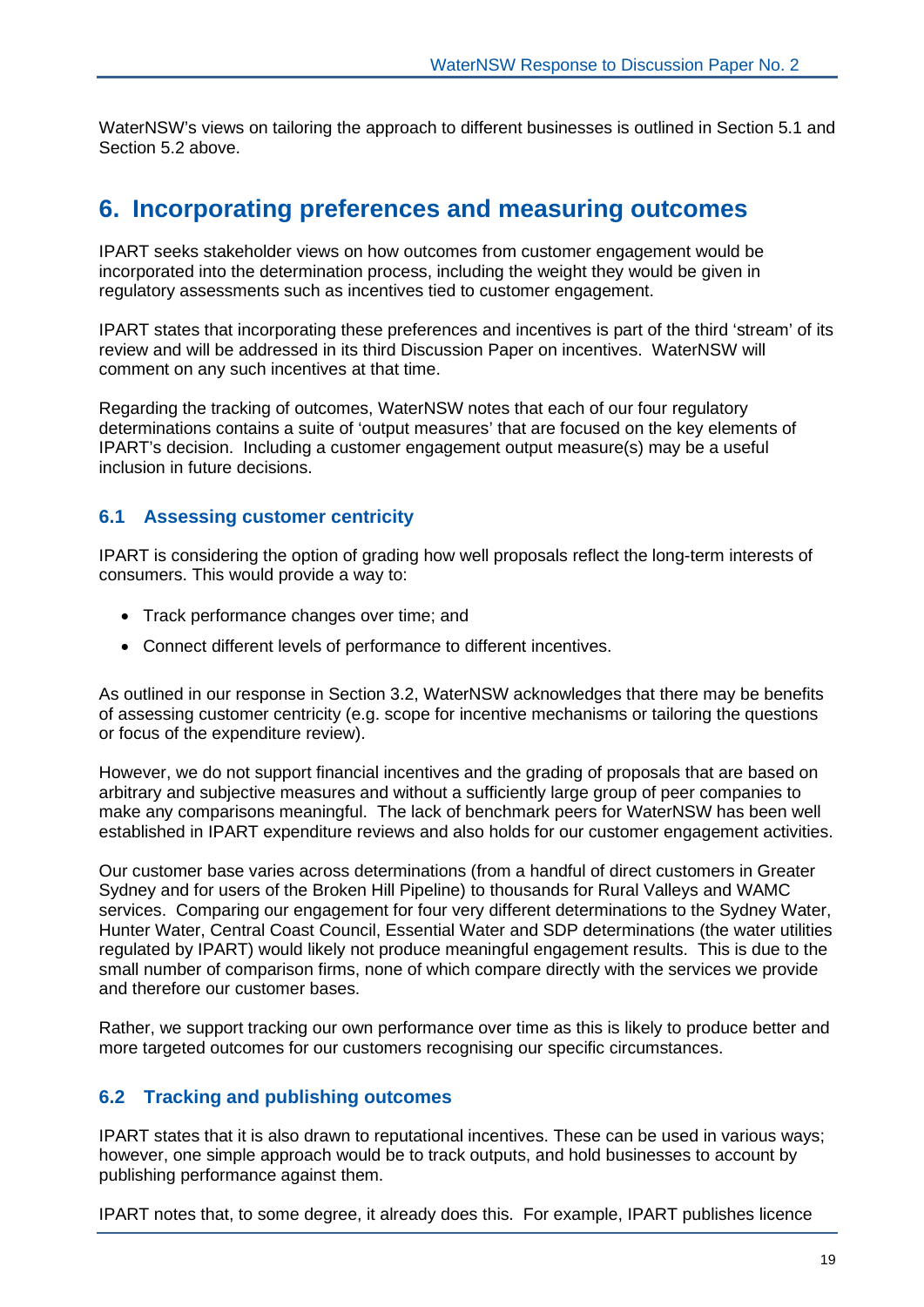audit reports and the results of quarterly satisfaction surveys as well as its periodic pricing reviews.

However, IPART considers there is value in developing a more customer-focussed reporting scheme. This could involve:

- An annual collection of customer outcome data including measures of customer satisfaction, complaints data, and bespoke measures for each utility. These could be collected through a random annual survey, as well as utility data and other sources; and
- Publishing the results in an easily accessible format, such as on a simple webpage or included as part of the customer's bill. This would allow customers and other stakeholders better access to the business's ongoing performance and to monitor improvements.

WaterNSW notes that IPART already collects information on performance against output measures that it sets in each of its determinations as highlighted above. As this information is generally not suitable for public disclosure, there may be an opportunity to develop a more customer-focussed reporting scheme.

WaterNSW also has an extensive array of customer measures that we are required to report on through our Operating Licence Reporting Manual. The Reporting Manual is a 49 page document that outlines all of WaterNSW's reporting requirements under the Licence and it is a condition of WaterNSW's Licence that it must comply with the reporting obligations set out in the Reporting Manual.<sup>10</sup> This Reporting Manual identifies:

- When Water NSW must report;
- What information WaterNSW must report;
- To whom WaterNSW must report, and
- How WaterNSW must report.

WaterNSW considers that there are greater parallels with our operating licence obligations, the Reporting Manual and the large number of customer metrics and measures we have to monitor and report against. There is an opportunity for IPART to consider aligning the price review and operating licence review, such that a more narrow, but focussed set of customer KPI's and associated measures are better integrated to support each instrument (i.e. driving the right behaviour, utility performance and customer outcomes, for an efficient cost to the business).

While WaterNSW would be generally supportive of reporting that provides customers with the information they require, we caution against introducing additional reporting requirements without reducing other reporting requirements (and ensuring the information is not already published elsewhere) in order to not add to the regulatory burden and the costs of regulation that ultimately are borne by the business and its customers.

If there are to be increased reporting to meet regulatory requirements, we would expect that these costs are included in the efficient costs of the utility at each determination.

IPART notes that it is also considering a range of financial incentives. IPART has a view that these should be symmetrical, providing a penalty for underperformance as well as a reward for delivering a better long-term outcome to customers. As financial incentives are ultimately borne

<sup>10</sup> IPART Water NSW Reporting Manual Operating Licence 2017-2022.

https://www.ipart.nsw.gov.au/files/sharedassets/website/shared-files/investigation-working-papers-waterreporting-manuals-all-public-water-utilities/reporting-manual-waternsw-operating-licence-2017-2022-%e2%80%93 july-2018.pdf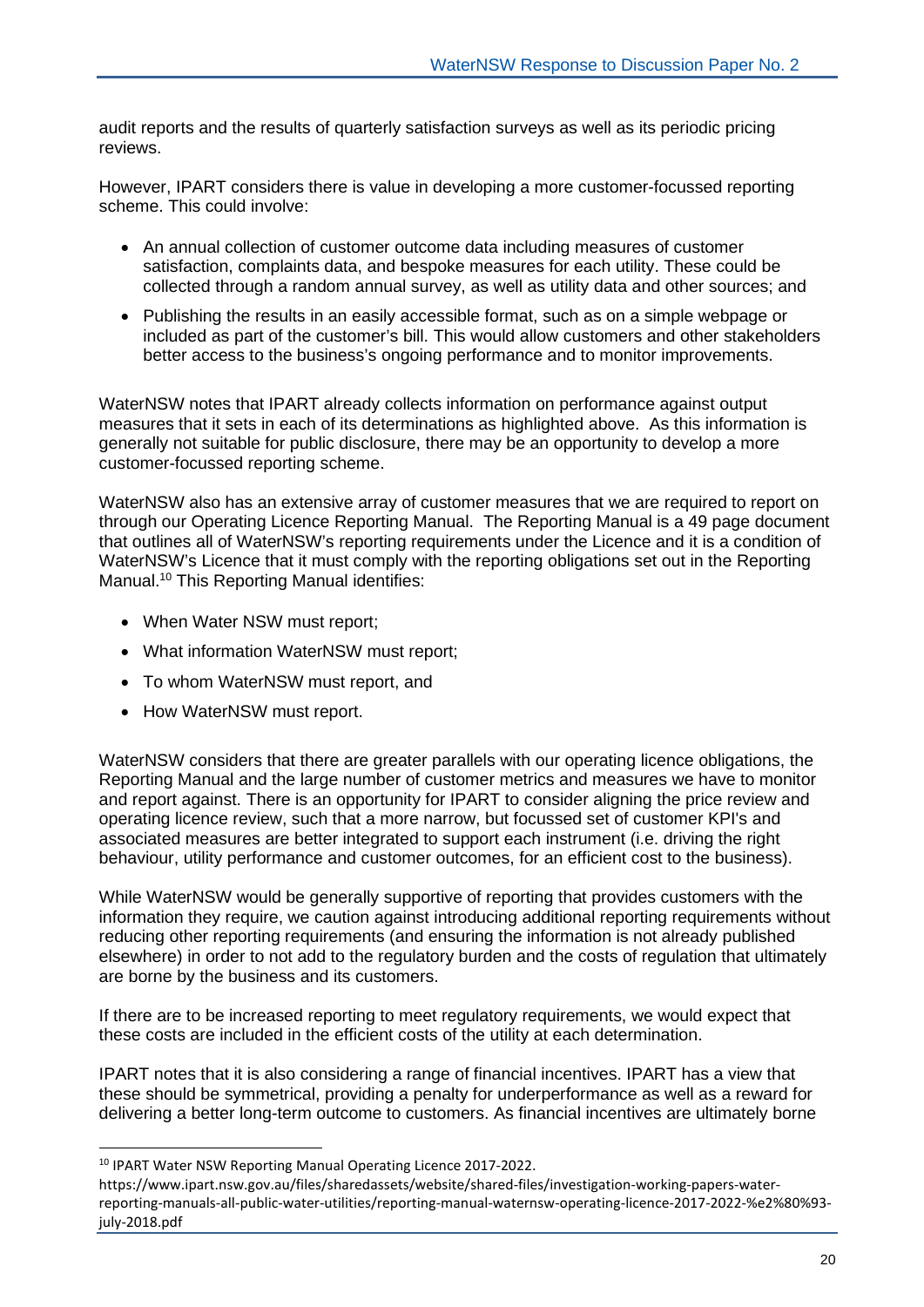by customers, their use should be carefully balanced with real improvements and customer expectations. IPART indicates that it will explore these in greater depth in its third Discussion Paper. WaterNSW will respond to these matters at that time.

### **7. Discretionary expenditure and defining customer support**

IPART describes 'discretionary expenditure' as expenditure on services that go beyond the utilities' mandatory services. IPART may allow recovery of the costs of additional discretionary projects via regulated prices subject to clear evidence that it would be efficient and beneficial for customers to pay to exceed mandated standards.

For instance, IPART would consider whether:

- The proposal best fits with the business's responsibilities or whether it would better fit with another party's responsibilities; and
- Customers have the capacity and willingness to pay for the discretionary expenditure (based on information or evidence the businesses provide).

In 2020, IPART developed and implemented a framework to assess discretionary expenditure proposals for Sydney Water and Hunter Water. The framework sets a high bar for evidence of customer willingness to pay and sets out mechanisms to ensure transparency and accountability.

IPART states that the current discretionary expenditure framework creates a risk of projects being developed on an ad hoc basis rather than considered as part of a package with other expenditure projects. IPART also found that some of the projects it reviewed in 2020 had too great a focus on a specific engineering solution rather than customer outcomes.<sup>11</sup>

WaterNSW has not proposed 'discretionary' projects to date in its regulatory proposals. This is a result of several factors, including:

- The nature of our bulk water business (in Greater Sydney) did not lend itself particularly well to implementing discretionary projects for Sydney Water or councils;
- For our rural customers who have experienced drought, flooding and a global pandemic over the past few years, identifying discretionary projects that would increase the cost of water has to date not been our top priority. WaterNSW has been primarily focused on becoming more efficient and putting downward pressure on water prices in recognition of affordability concerns for our customers and the community.
- The high regulatory 'hurdle' to demonstrate, amongst other things, customers' willingness to pay for the project. In the majority of instances that we face, discretionary projects affect multiple customers and obtaining unanimity on a particular outcomes is often difficult if not impossible due to the diverse makeup of our customer base.

#### **7.1 Defining customer preference at a valley level**

While WaterNSW has not proposed discretionary projects to date, we have experienced instances where we have not obtained IPART approval for an initiative due to lack of clarity around what defines a 'customer preference'.

For instance, in the leadup to the 2017 rural bulk water determination, WaterNSW had undertaken detailed discussions with our rural valley customers on potential tariff structure

<sup>11</sup> IPART, *Promoting a Customer Focus in the Water Sector: Discussion Paper - Special review*, June 2021, p25.